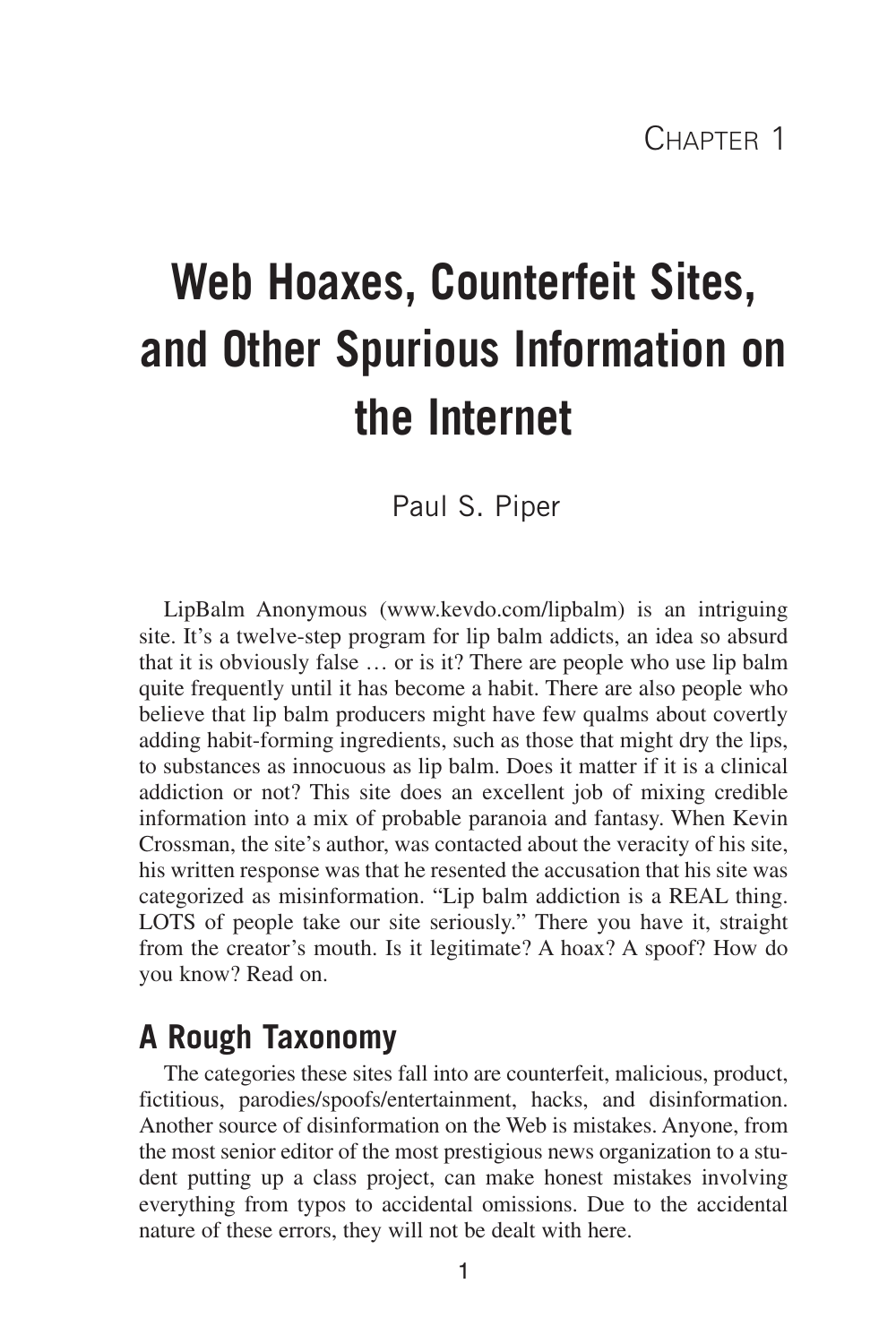A true counterfeit site is one that attempts to pass itself off as an authentic site much as a counterfeit \$20 bill attempts to enter the economy as currency. The sites here mimic the look and feel of the original or attempt to, in the case of the www.gatt.org site. Some organizations have as part of their agenda the hosting of Web sites that intentionally misguide information seekers and, within their free speech rights to host information on the Net, disseminate information that is often discriminatory or factually misleading. These sites are categorized as malicious. Product sites are legitimate commercial (.com) sites that slant their information toward selling a product. The information on these sites, though not false, is often misleading and needs to be taken for what it is—an advertisement. These sites include medical and business sites, areas where misinformation can have dangerous consequences. Fictitious sites are those that represent something completely fabricated, such as a city that does not exist. Parody/spoof sites are counterfeit sites that use humor to poke fun at an original site, product, or organization. Even though their intention may be political, they typically are not malicious, and their "misinformation" is fairly obvious. And hacked sites are sites that have been modified by hackers for any number of reasons.

While misinformation is typically understood to mean "wrong" information, a lot of Web content details issues of opinion rather than fact. Information that we might consider overly biased or wrong may prove useful to someone arguing against that agenda. For example, a person who is against capital punishment might benefit greatly from knowing how death penalty advocates think. Since many of the parody and spoof sites on the Web are political, they often contain antithetical information that might prove useful given the proper context. There aren't absolutes.

These categories are not airtight and often overlap. The martin lutherking.org site, while in the counterfeit category, might be considered a malicious site; the Mankato, Minnesota, site is a spoof and also a counterfeit site. Add to this mix an enormous array of opinions, polemics, prophecies, and pundits, and it all adds up to a great convoluted complex of misinformation that needs to be deciphered. What these sites all have in common is that they pass off information that is questionable or misleading, to varying degrees, and they often do it using the illusion of legitimacy.

## **Counterfeit Web Sites**

Counterfeit sites are the most troublesome of hoax Internet sites. The Martin Luther King site just mentioned exemplifies a site pretending to be something it is not, a Trojan horse so to speak. Counterfeit sites disguise themselves as legitimate sites for the purpose of disseminating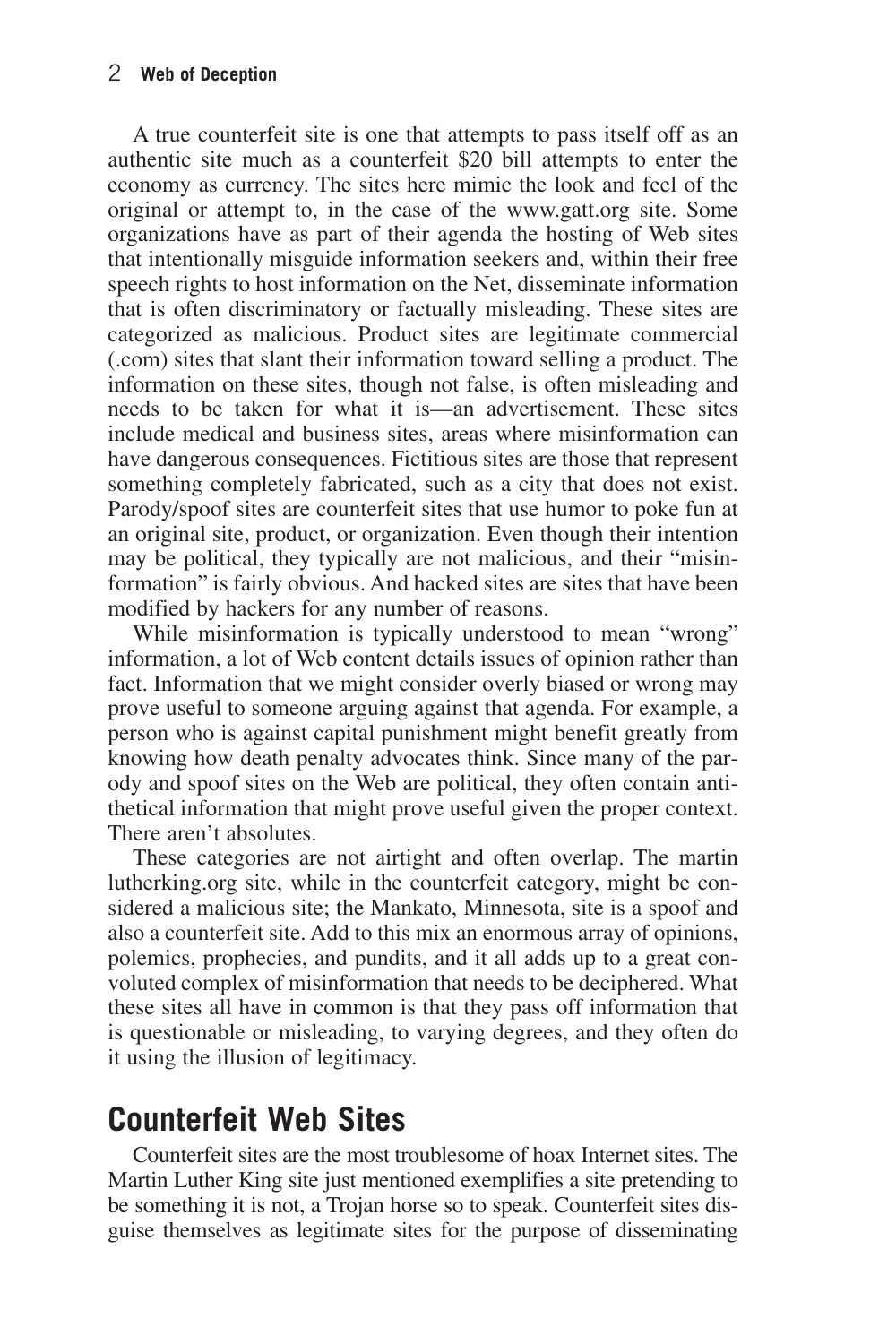misinformation. They are not always attempts at humor or spoof, and even when humorous, they are often misconstrued. The intentions of counterfeit sites are as varied as the sites themselves but can be roughly divided into several categories: political, for fun, or instructional.

The martinlutherking.org site is a particularly troubling example of deceptive data, while pretending to be, on the surface, an "official" Dr. Martin Luther King, Jr., site. The home page as of March 2002 depicts a photograph of King with an unflattering quote from *Newsweek* 1998, and links titled "Truth About King," "Jews and Civil Rights," "Historical Writings," "Death of the Dream," "The King Holiday," and "Suggested Books." Underlying these areas, however, are other links to sites that are of questionable relationship to Dr. King. These include instances of his supposed plagiarism, to David Duke online, and to a speech by Jesse Helms that supposedly connects King to the Communist party. One that is particularly disturbing gives a description of Martin Luther King, the night before he was shot, partying with three white women, one of whom (it claims) he beat up. The counterfeit Martin Luther King site seems specifically targeted toward student research. (Prior to March 2001, this site was less obvious in its slant, featuring a home page with a family photo, although the underlying links and pages were similar in content. The original page is still available for viewing in the Google Archives. Search the URL "martinlutherking.org" and choose the archive option.) A number of alerts appeared on library and educational LISTSERVs and warned teachers and educators of the existence of the site and the identity of the sponsor.

Two top page clues belie the true intention of this site. The e-mail link displays a link to vincent.breeding@stormfront.org. The home page for Stormfront, the site's sponsor, claims to be a resource for White nationalists, "those courageous white men and women fighting to preserve their white western culture." The link to the Web design by Candidus Productions brings up a page that states, "Welcome to the Candidus Productions Web site! We provide various Web applications for pro-White people online." But most visitors do not normally click e-mail and Web design links. Even the underlying pages, although obviously advocating White power (the recommended books include *My Awakening* by David Duke), can easily fool less sophisticated Web users because the information is presented in a "factual" manner, cites "government documents," and the design is polished and appears sympathetic to King.

One of the first counterfeit sites to draw attention was the www.makah.org (no longer extant) site that appeared during the controversy over the Makah Tribe's harvest of gray whales. The Makah's official tribal page is www.makah.com.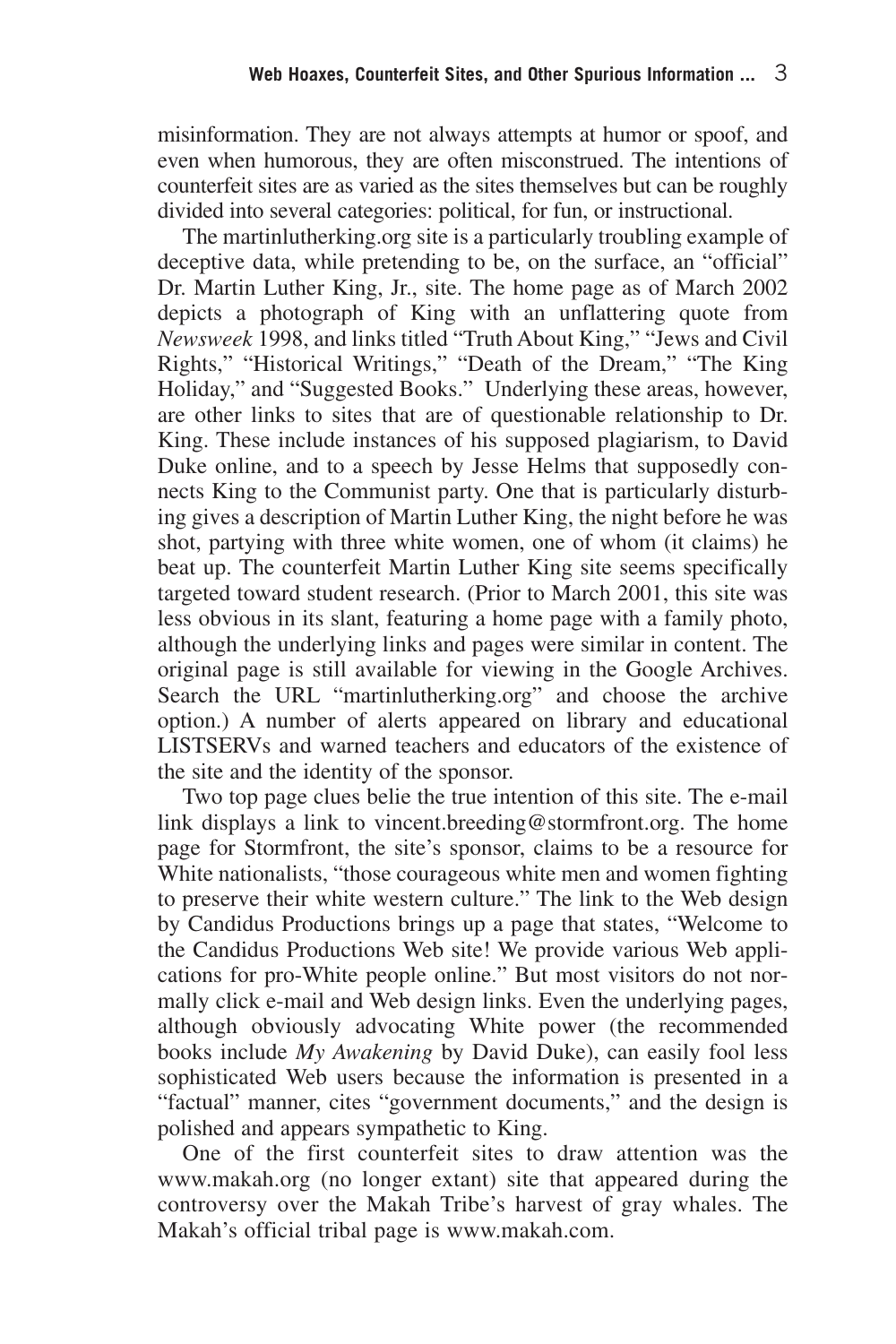The Makahs, a Washington coastal tribe, had won federal appeals to harvest a few gray whales in an attempt to resurrect tribal tradition. They immediately came under attack by environmental and animal rights organizations. One of these protest groups created a Web site that mimicked the authentic tribal site. Behind its look-alike home page, however, the counterfeit site contained anti-whaling information and called the Makahs murderers. The Makah whaling issue attracted national press, and the counterfeit site began getting many hits from surfers, who assumed that .org was the real domain for the tribe.

Once behind the site, there was no attempt to disguise the bias of the information, and the third-person personal pronouns and verbal attacks clued the reader immediately to the site's agenda. However, on the Web, getting someone to the message is a primary achievement. The fake Makah site is now gone, the official site still exists, and the Makahs still harvest gray whales. Elaine Cubbins of the University of Arizona Library has created an insightful and thorough guide to evaluating Native American Web sites (see www.u.arizona. edu/~ecubbins/webcrit.html). She notes that potential for tribal misrepresentation arises when an individual tribal member or faction within the tribe creates a site and claims it is representative, or when a site is counterfeited. Dawn Jackson, a spokeswoman for the Native American Communications Council (NACC), which seeks to be a watchdog for disinformation on this subject, stated (*Newsbytes*, February 3, 1995), "The anonymity of online services allows for unscrupulous individuals to present disinformation on Native cultures and beliefs to serve their own personal agenda."

The spate of anti-World Trade Organization (WTO) protests in Seattle, in November 1999, launched the creation of another highly sophisticated, and extensive, counterfeit Web site that claims to be the home page of the WTO (www.gatt.org). (The official WTO site is www.wto.org.) While this site features underlying anti-WTO information and uses the names of popular radical celebrities (Andrei Codrescu, the Romanian author and commentator on National Public Radio, is listed as the fiscal manager of the Media Fund), these are largely inside jokes. It is a detailed and sophisticated site.

In a press release by the WTO (www.wto.org/english/news e/ pres99 e/pr151 e.htm), Director General Mike Moore stated that counterfeit Web sites created confusion for the public looking for legitimate information. And he is obviously right. According to the *New York Times* (January 7, 2001), a trade group in Salzburg, Austria, the Center for International Legal Studies, thought the page was the official WTO site and requested Mike Moore, via e-mail, to address their conference. The site's sponsors were only too happy to oblige, sending a Dr. Bichlbauer as their representative to the conference. His presentation, which claimed among other things that Americans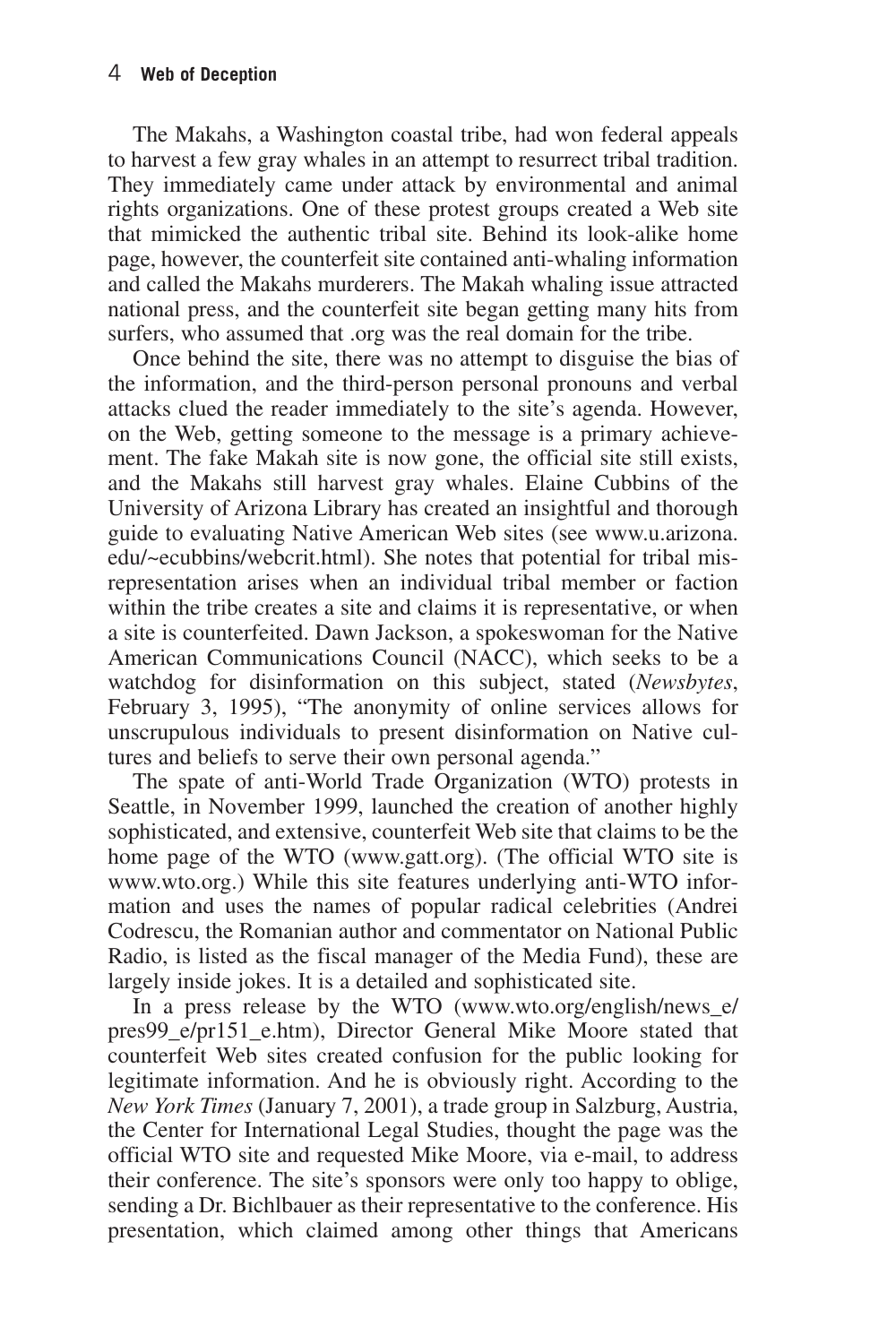would be better off auctioning their votes in the presidential election to the highest bidder, offended many attendees. The fracas continued, with the phony Dr. Bichlbauer supposedly hit in the face with a pie and, upon returning to the states, hospitalized due to a "biological agent" that was present in the pie. Dr. Bichlbauer's death was announced via e-mail several days later, eliciting the first recognition from the legal center that the entire thing had been a hoax. It doesn't end here, however, as a representative for the site's organizers claims that an invitation to a textile conference in Finland will lead to the successor of Dr. Bichlbauer attending.

The Ed Report (www.edreport.com) is a bogus government report that was created by two creative writers, William Gillespie and Nick Montfort. The site is deliberately blasé enough to be mistaken for bureaucratic, and is broken into segments that sound legit: Letter from the National Security Council, Charter of the Ed Commission, Summary of Findings, Latest Press Release. Named after James Ed, a fictitious 28-year veteran of the National Security Agency, the authors were inspired to create this site after the mass attention given to the Starr Report that, according to CNN, triggered the heaviest Internet traffic until that date. (The Starr Report of September 1999 detailed alleged misdeeds by President Clinton.) The Ed Commission was supposedly chartered to investigate the recruitment of civilian contractors for use in short-term roles during covert operations. The text of the actual report is subtle but hilarious. It is difficult to tell this site is a hoax until one clicks on Latest Press Release, which mentions that it won an award for New Media Writing. One of the judges, Shelley Jackson, comments that the Ed Report is "a cunning piece of mimicry that manages to maintain an almost chinkless front of officialese while telling a funny, surreal, even touching story. Purporting to be a report on an ill-fated attempt by the CIA to employ civilians (including Bruce Springsteen) with a gift for ancient languages as code-talkers on a secret narcotics mission and complete with documentary trimmings, it patches into the dynamics of rumor and urban myth to run its operation in the gray area between fact and fiction a project perfectly suited to the Web, where gray areas abound."

Checking to see who registered a site (e.g., using register.com) is one way to determine validity, but even this approach can be tricky. For example, makah.org is registered to the Makah Nation in Vancouver, Canada, while makah.com is registered to the Makah Tribal Council, Neah Bay, Washington. Only further checking reveals that the tribe headquarters *is* located in Neah Bay, Washington, and the Canadian address is a front. The martinlutherking. org site is registered to Stormfront; the gatt.org site is registered to Prince & Associates Inc., Washington, DC, with an administrative con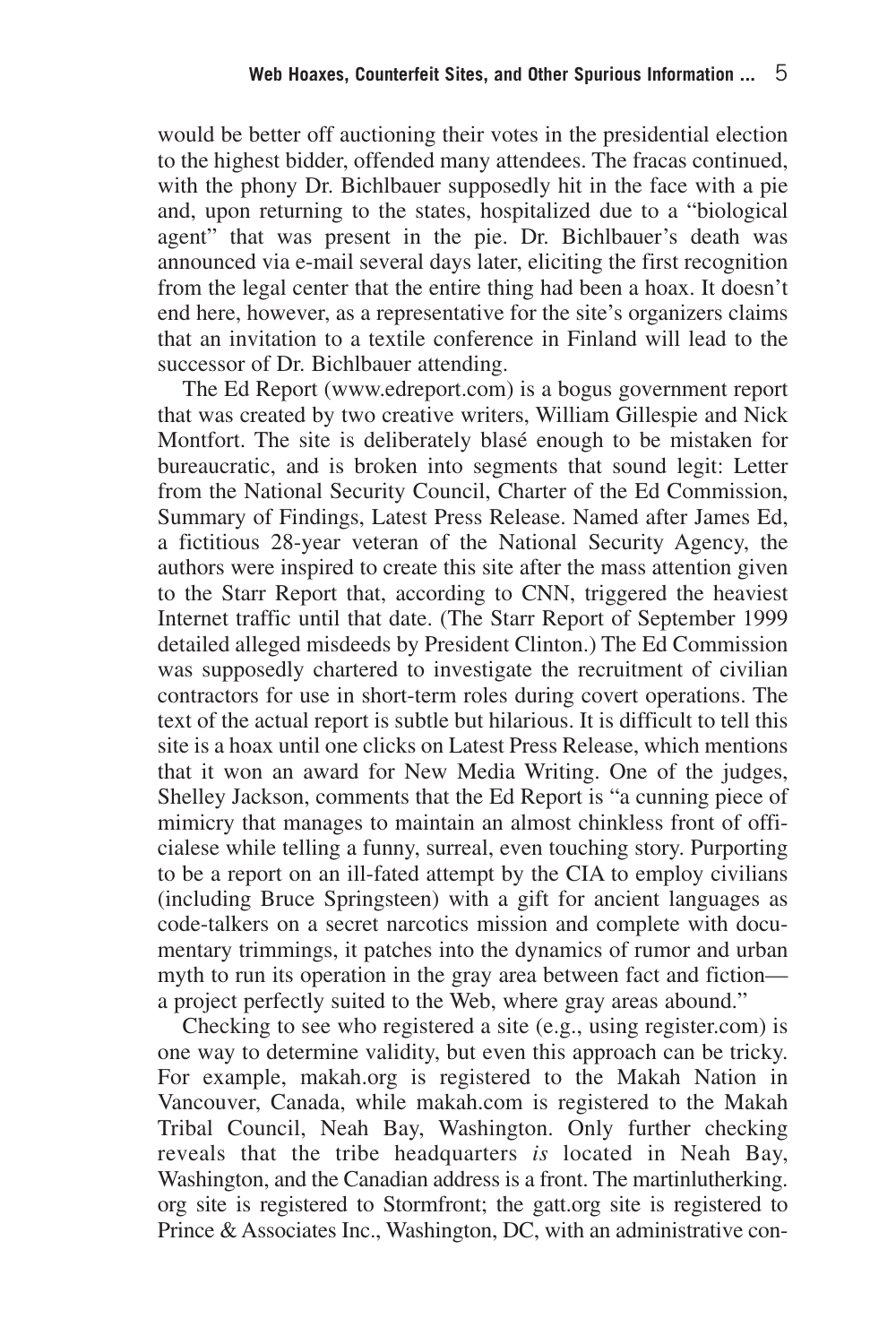tact of jonathan@KILLYOURTV.COM. An educated guess gives this one away.

# **Suspicious Web Sites**

Collections of photographs of lynchings, and other collections of material that some people call "hate sites," are too numerous and extensive to include here. Some of them are notorious for misinformation because they are couched in quasi-academic discourse, and are subtle or dishonest about their intentions. Others speak with seeming authority claiming that certain historically proven events did not take place at all. The Institute for Historical Review (http://ihr. org) is one example of that kind of site. A self-proclaimed nonideological, nonreligious, and nonpolitical organization, this site propagates one of the most deceitful and brutal myths around—that the mid-20th century European Holocaust didn't occur. While the site touts the number of Ph.D.s it has on its staff, claims it maintains high standards in the pursuit of exactitude in history, and is "sincere, balanced, objective, and devoid of polemics," a skeptic may question this. Certainly the statements made on this site, and others linked to it, such as "Auschwitz Myths and Facts" and the "Problem of the Gas Chambers," run counter to most of the historical literature and contain (at least) subtle anti-Semitism.

Then there's Kennewick Man. In 1996, two students discovered the remains of a 9,300-year-old skeleton on the shores of the Columbia River in Kennewick, Washington. The remains were thought by some scientists to be Caucasoid, a term referring to peoples who originally inhabited Europe, North Africa, and the Near East. The Native Americans of Washington State, however, using a law from 1990 protecting Indian graves found on federal land, claimed the skeleton as an ancestor and demanded it be handed over to them for Native American burial. A federal government agency involved agreed, and placed the remains in safe storage until the mandatory 30-day waiting period had passed. Within days, eight anthropologists, including some from the Smithsonian Institution, filed a lawsuit against the federal agency on the grounds that the tribes had not proven "cultural affiliation." It took almost five years before this case went to trial in June 2001. These are the facts about the skeleton. The Web sites, however, are not always so straightforward.

There are several sites devoted to this issue, but the one called *The Kennewick Man News* site, registered to New Nation News in Berkeley, California, (www.newnation.org/NNN-kennewickman.html) seems to have an agenda of White power. While the controversial discussions over Kennewick Man's racial origins are legitimate, this site does not have the balance one would expect. In March 2001,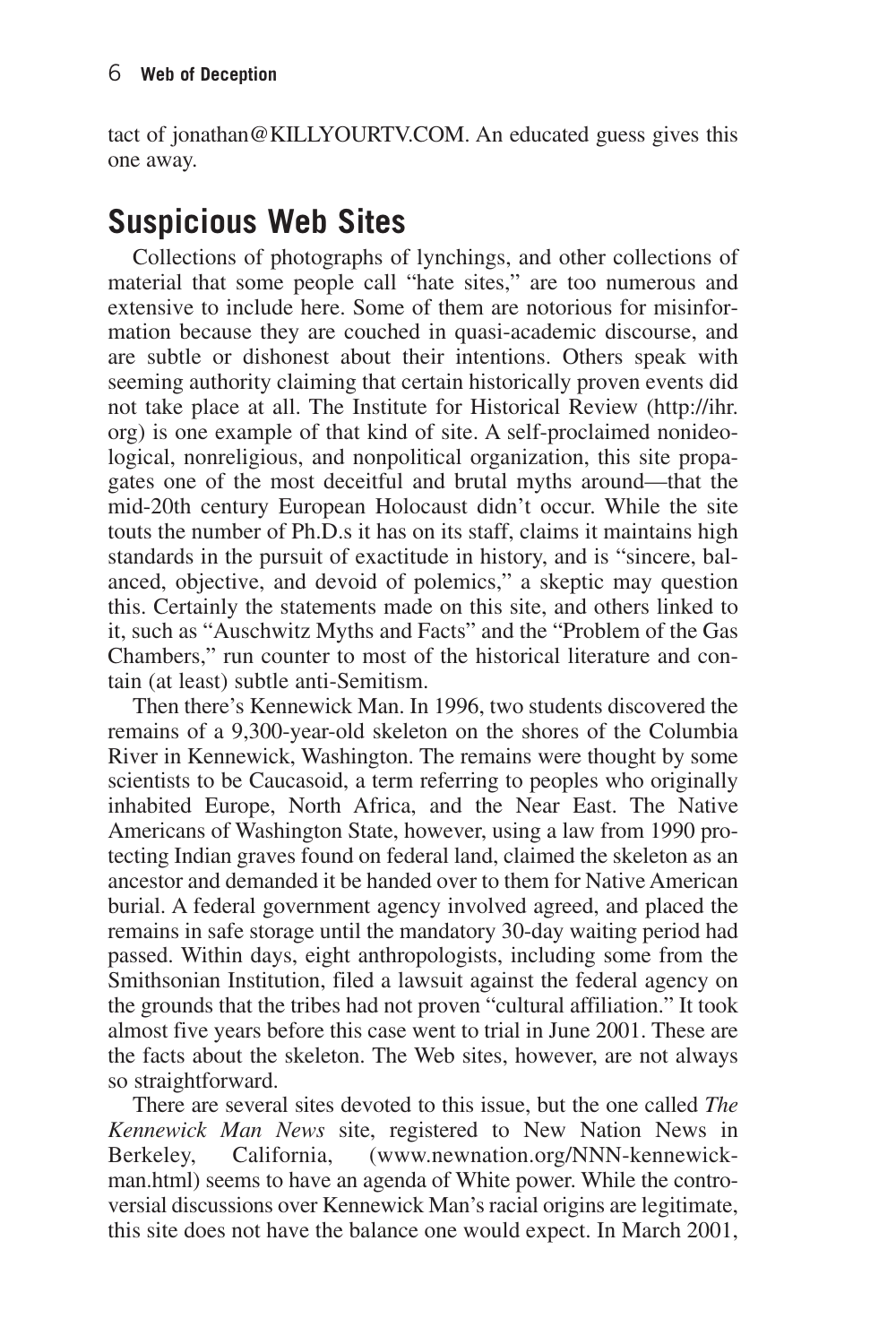a search for "Kennewick man" on HotBot and Google retrieved this site within the first ten hits. This site is deceptive in that it includes a number of press releases that question the skeleton's origin, which makes it seem like the staff writers for the various local newspapers are agreeing with the site's premise, which denies the aboriginal roots of the Kennewick Man. However, the site goes far over that line and claims that Europeans were the true first settlers in North America and have true rights to the land, not Native American tribes. Aside from the "Confederacy News" link on the first page, there are a number of other tip-offs as to where the true heart of this site lies. For example, it posts the "results" of a survey question: "What is the best solution for racial problems?" The top six responses are as follows:

- Break the USA into White, Hispanic, Black, Asian, and Other Sections: 9 percent.
- Create a biological weapon that targets some races: 9 percent.
- Return to separate but equal solution of the 1950s South: 10 percent.
- Build an organization eventually able to ethnically cleanse the USA: 15 percent.
- Create a Caucasian Homeland in part of the U.S. and secede: 16 percent.
- Abolish all laws forcing integration and minority preferences: 18 percent.

It doesn't take a weatherman to know which way this wind blows.

### **News**

A reputed Associated Press report stated that an anti-hunting group (the Anti Hunting Happy Association) had outfitted more than 400 deer in Ohio with orange hunter's vests in an attempt to make the hunters think that whatever was wearing the vest was a human and thus not shoot to kill. The story implicated sporting goods storeowner Guy Lockey, who offered a reward for each vested deer brought in. Even though hunting season had already ended, Guy Lockey didn't exist, and it is virtually impossible to live-trap deer and put vests on them, the story made a Fox News Network report on January 7, 2002, and was picked up by ESPN.com and the Wall Street Journal Online, and various local newspapers. In fact, it wasn't a real Associated Press report at all, something that these news organizations could have verified. This was a harmless spoof, but it shows how gullible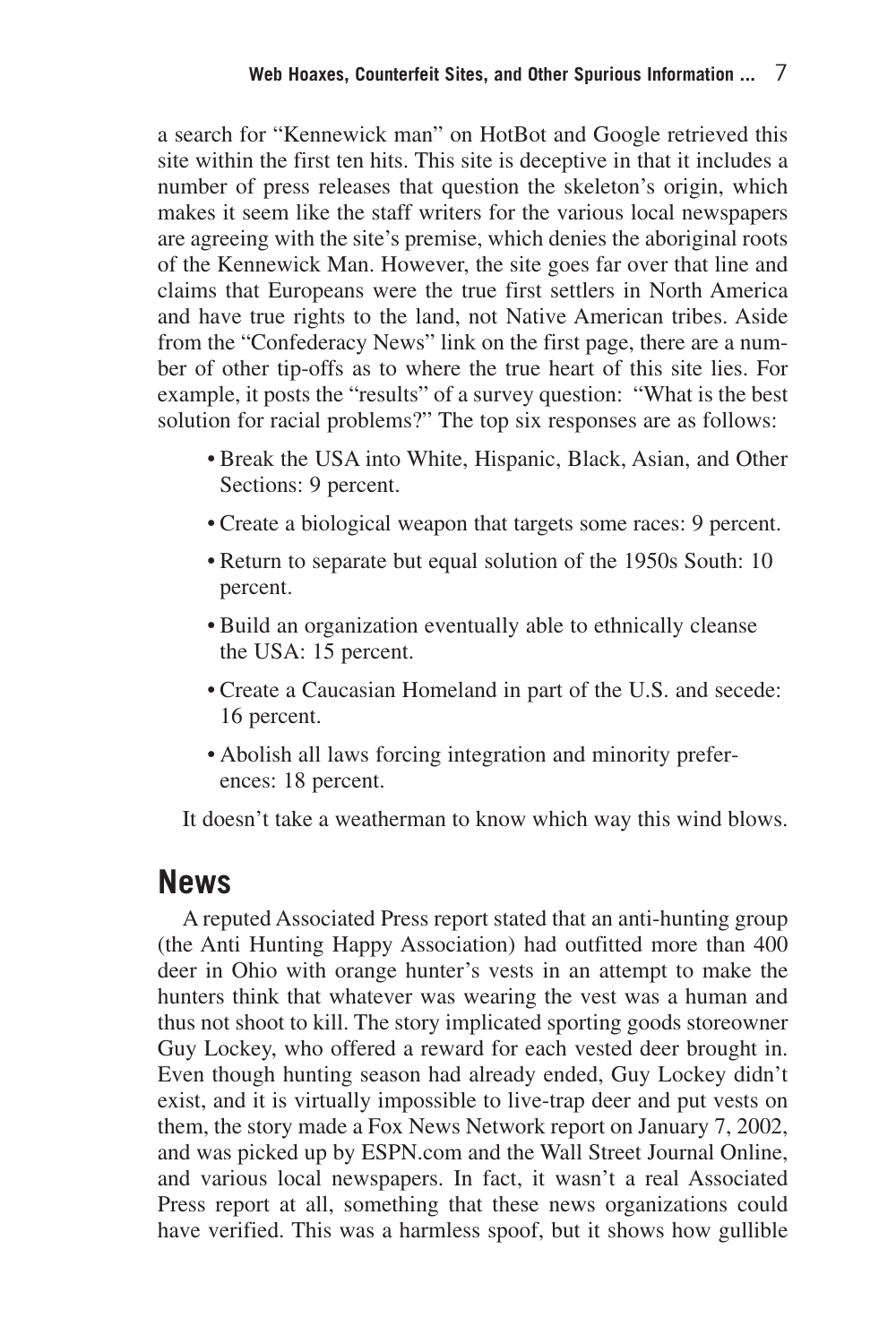even news professionals can be when they aren't using critical evaluation skills.

While some may treat the news with certain degrees of skepticism, we as a nation depend on a free press to give us a dose of daily facts. We rely on their filters and verification processes to weed out the dubious (or at least label it as such) and blatantly false. That is why an Internet hoax that is picked up and disseminated as fact by reputable news sources should do more than raise an eyebrow. All media are vulnerable to unverified facts, something Internet users need to keep in mind when they evaluate news reports.

# **Disinformation**

Disinformation, according to the Oxford English Dictionary (OED), came into use in 1954 and means "the dissemination of deliberately false information, especially when supplied by a government or its agent to a foreign power or the media, with the intention of influencing the policies or opinions of those who receive it." In this context, it is a subset of misinformation.

According to *Reuters* (January 5, 1997), the Police Chief of Dubai, Dhahi Khalfan Tamim, stated to the *Khaleej Times* that Israel had launched a disinformation campaign on the Internet. He further claimed that Israel was falsely attempting to portray itself as a peaceloving nation. Obviously, this official perceived the Web as not only having the capability to disseminate disinformation, but to do so effectively.

Just as the war in Vietnam was the first television war, and the war in the Persian Gulf in 1991 was the first live war, the NATO war with Serbia over Kosovo was the first Internet war. James Napoli, in a paper at Book Expo America (BEA) 2000 entitled *Waging War Digitally: The Case of Kosovo*, stated that the "Internet, like the socalled legacy media, was used by warring parties in traditional ways to propel a barrage of propaganda to win the global public to their perspective."

The *Washington Post* (January 25, 2000) detailed the propaganda war Russia had been fighting in Chechnya and how the Web was one of the primary media for dissemination. From false field reports to exaggerated data, information that supported a particular point of view was hosted on an array of Web sites belonging to the various players. Chechen fighters, often isolated from traditional news media, used a Web site as their platform to communicate with the outside world. When they claimed that documents posted on that site were secret Russian documents, the Russians retorted that the documents had been altered from the originals or forged. NATO put its spin on events,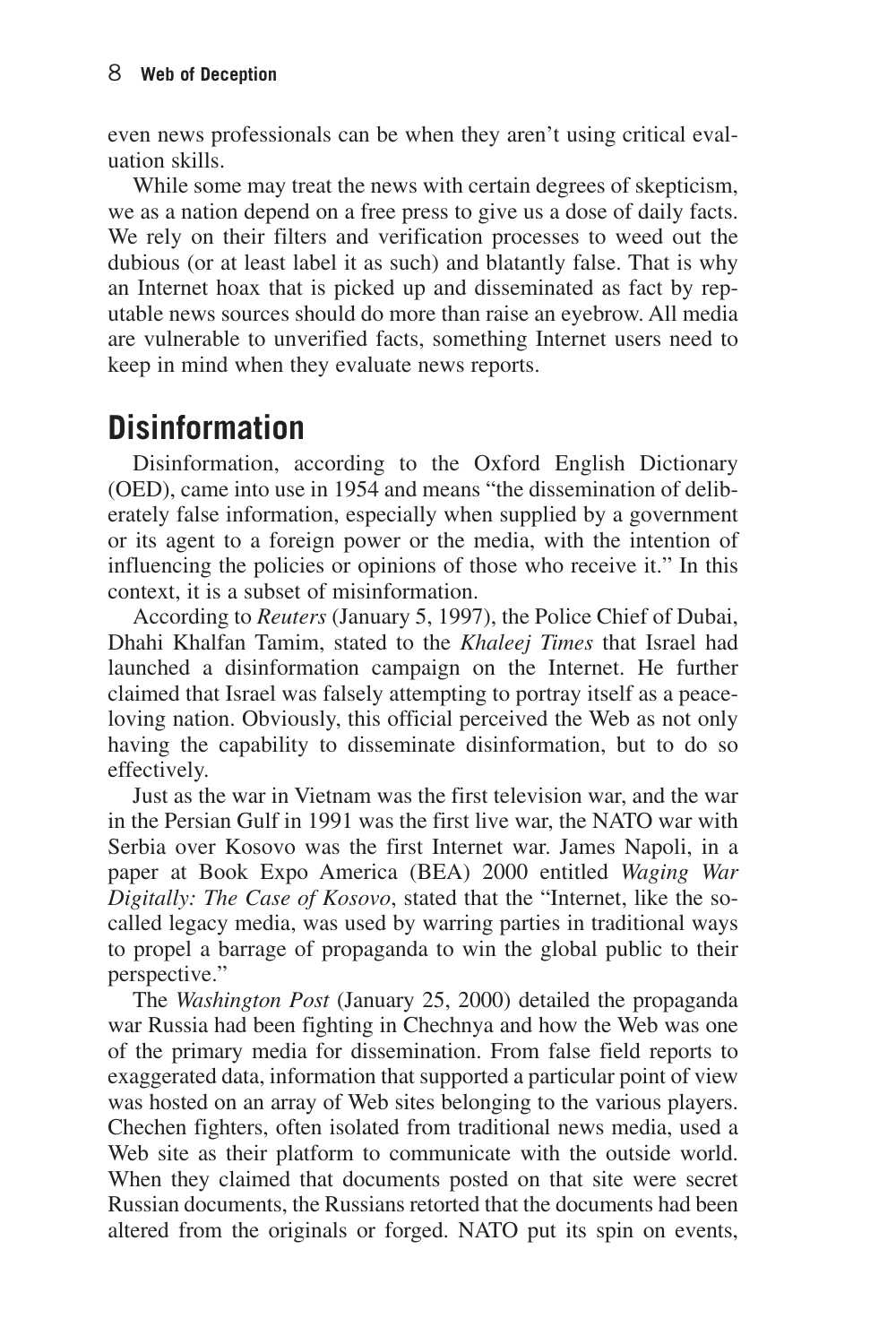Serbia responded with theirs, and private sites sympathetic to the Serbs, NATO, or the Albanian Kosovars appeared all over the world.

The efforts to sabotage the use of Internet communication accelerated into the creation of a group of Serbian hackers called "Black Hand" who sought to destroy Albanian and Croatian Web sites. Croatian hackers retaliated and brought down the server that hosted the pages of the Serbian National University Library (*Press Now,* October 5, 1999). Online attacks from presumed Serbian saboteurs also corrupted the NATO site, and pro-Serb Russian hackers were suspected in the temporary shut down of the White House site, attacks on NATO's servers, and the U.S. Navy's servers. NATO's Webmaster, Baul Magis, claimed there would be no in-kind retaliation (*MSNBC*, April 1, 1999, April 6, 1999).

According to the Israeli government, a number of Israeli Web sites voicing their government's perspective on the conflict with the Palestinians in the fall of 2000 were jammed with fake traffic by Islamic groups abroad, causing them to crash. The sites targeted were the Prime Minister's Office, the Foreign Ministry, and several army sites, with some of these down for as long as two days. In a separate attack, the Web site of the Knesset, Israel's Parliament, was hacked and files were tampered with and modified. This war continues. On the day that Ariel Sharon took office as Prime Minister in Israel, "hackers, in a growing cyberwar, sent visitors seeking the Hamas Web site to a pornography site" (*Wall Street Journal*, March 7, 2001). It is not clear who is responsible for any of these malicious hacks.

### **September 11, 2001**

The aftermath of the September 11th attacks on the World Trade Center and the Pentagon has spawned enough real dangers without Internet hoaxes adding to the chaos, but unfortunately the hoaxes and misleading sites were up and running quickly. The predominant form these took were e-mail hoaxes, which are easy to create, bulk-mailed, and in times of crisis and extreme sorrow or shock, can dupe even the critically minded. Among the first of these were charity scams. (For more on this subject, read Chapter 5: Brother Have You Got A Dime? Charity Scams on the Web.)

Charity scams follow any disaster and prey on innocent, grieving people. They are as insidious in intention as the attacks themselves. They began within 24 hours, according to the Coalition Against Unsolicited Commercial Email (www.cauce.org/pressreleases) and SpamCon Foundation (http://law.spamcon.org). The fraudulent e-mail messages claimed to be part of a relief or survivor fund, and asked for donations to help those in need.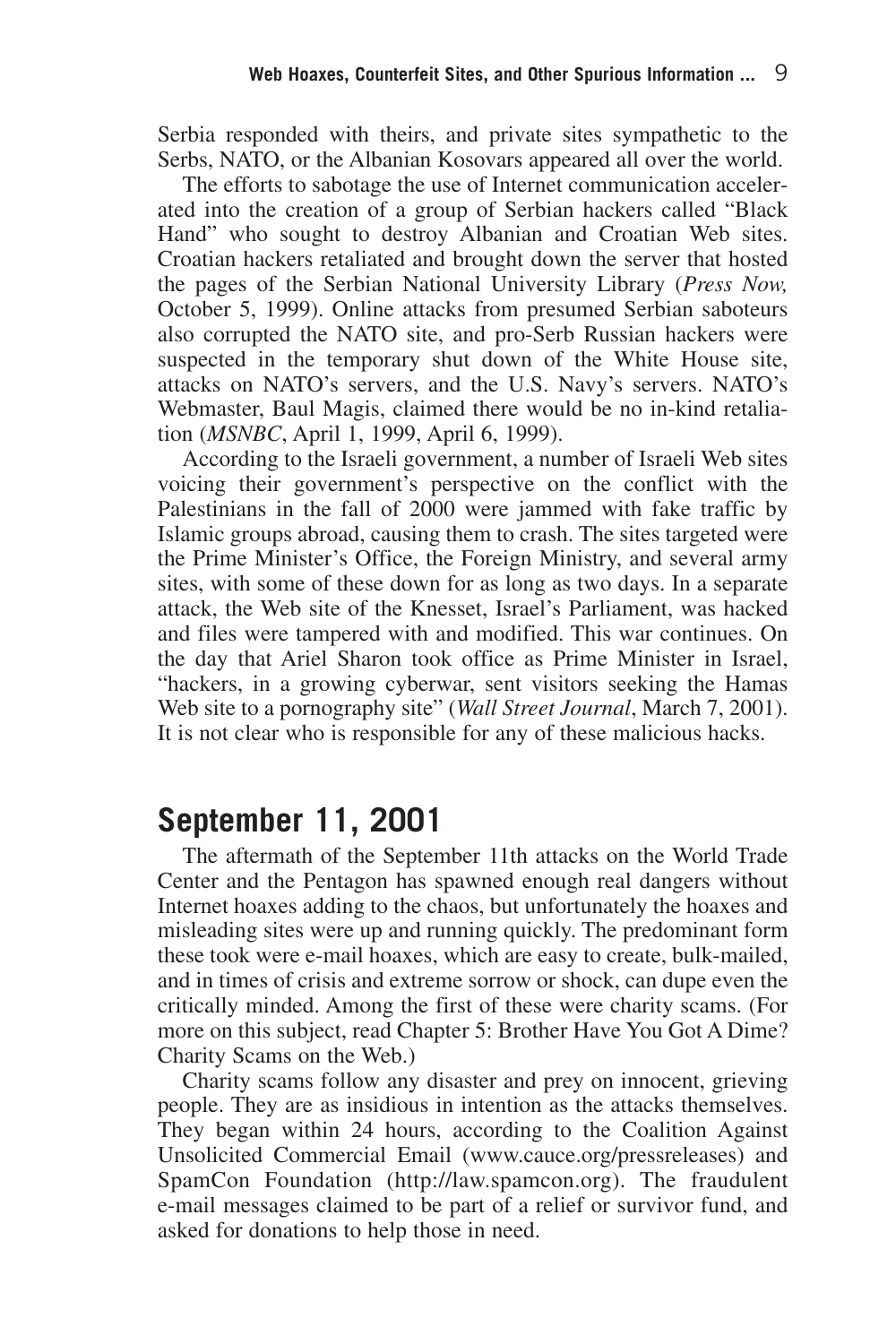To avoid these scams, the recommendations for potential donors are as follows:

- Go directly to the Web site of the organization you want to donate to.
- If you don't know the organization or the person who solicited you, stay away from it.
- Keep in mind that, generally, no legitimate relief organization solicits for donations through bulk e-mail.
- If you do click on any link to make a donation, examine the URL shown in the browser to make sure you are still where you think you are.

Perhaps second to the scams in maliciousness are e-mail messages that capitalized on the post-traumatic panic and sought to stir up more of it. The most notable of these was the "Halloween Attack" e-mail, which basically stated that a friend of a friend had been dating a man from Afghanistan who left her shortly before the attacks. Being a loving terrorist, however, he sent her a letter warning her not to take commercial airliners on September 11th, and to stay out of malls on Halloween. The FBI investigated the e-mail and concluded that the information was "not credible."

Other e-mail hoaxes involved allegedly phony disaster predictions, most notably via astrology, numerology, and a fake Nostradamus prediction. This particular one was easily debunked within a day of its posting as it was dated over 100 years after he had lived. There will always be susceptible people who will believe these hoaxes, but the rest of us should suspect the commonly nebulous language of predictions and post-event verification, i.e., "See, I said something big would happen this fall."

A number of fake photographs hit the Internet immediately after the disaster as well. One popular one shows "the devil's face" in the smoke of the towers' collapse. Another, supposedly shot from the observation deck at the top of the World Trade Center, shows a plane flying into the second tower. Clearly bogus, since the observation deck didn't open each day until after the time of the attacks. Can everybody say Photoshop?

There are three excellent resources for tracking hoaxes and misinformation following the 9/11 attacks: The Committee for the Scientific Investigation of the Paranormal CSICOP (www.csicop.org/ hoaxwatch), The Central Iowa Skeptics (www.dangerousideas.net/ infowatch.asp), and SNOPES (www.snopes2.com). Their information is credible, well researched, and timely.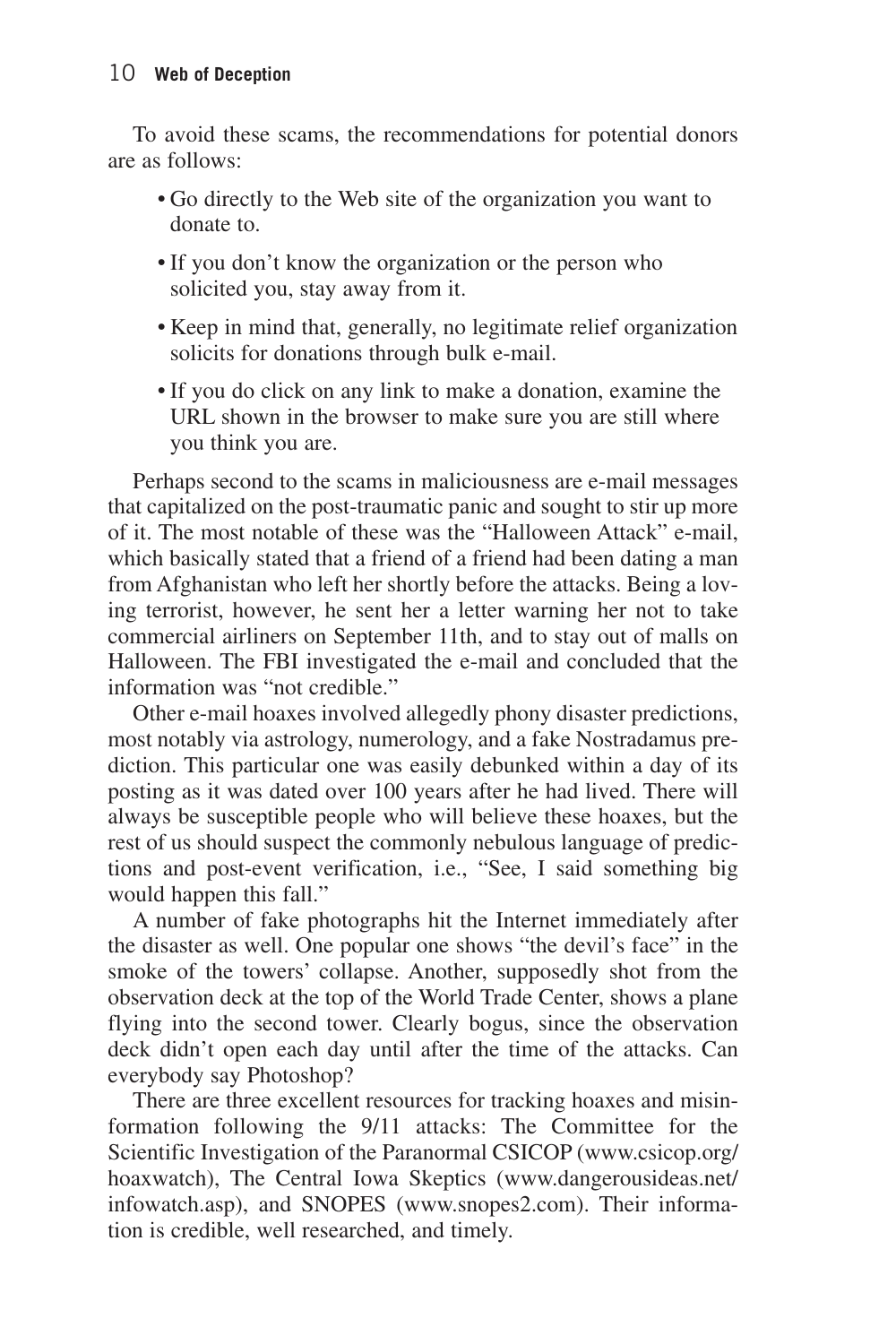### **Subject-Specific Misinformation**

While many degrees of misinformation exist on the Web, from deliberate to accidental, serious to comic, and obvious to subtle, the consequences are perhaps nowhere as severe as in the areas of health and business. Erroneous health information can quite simply lead to serious injury and even death. Bad business information can result in financial ruin. Those subjects are addressed at length in full chapters in this book.

#### Science and Health Information

Health information is perhaps among the most problematic of all information on the Web. Teenagers and the elderly are most susceptible to misinformation in this area, and more seniors are getting online, capitalizing on what they see as a plethora of health information, particularly with regard to drugs, disease symptoms, cures, alternatives, and so forth. The Web site *Senior Focus Radio* runs an article (as of February 2002) claiming that a "recent" survey of seniors indicated "their biggest concern about cancer information on the Internet was misinformation" (www.seniorfocusradio.com/cancerinformation. html). An example of such misinformation is a site that claims at the top of its page: "There is no cure for the common cold. There is a very simple CURE for cancer" (www.ioa.com/~dragonfly/news/kelley. html). A number of sites like this can be retrieved by anyone searching "cancer and cure" or "cure for cancer" on an Internet search engine. And although some highly respectable and authoritative medical Web sites have emerged, medical misinformation is more accessible today than it has ever been.

The AIDS Myth Site (www.virusmyth.com/aids/index.htm), registered to the Institute for Investigative Medicine, Netherlands, is an example of information that represents an extreme minority view but is not necessarily malicious. Citing a number of prominent scientists, including Kary Mullis, Nobel Prize winner for Chemistry, the site claims that there is no proof that the HIV virus causes AIDS, that AIDS is not sexually transmitted, and that people die because they are poisoned to death by anti-viral drugs. In addition, the site claims that its views are victimized by censorship.

The Group for the Scientific Reappraisal of the HIV-AIDS Hypothesis, the organization apparently behind much of the site, came into existence as a group of signatories to an open letter to the scientific community (dated June 6, 1991) submitted to *Nature*, *Science*, *The Lancet*, and *The New England Journal of Medicine.* All refused to publish it. In 1996, the group finally got a letter published in *Science*.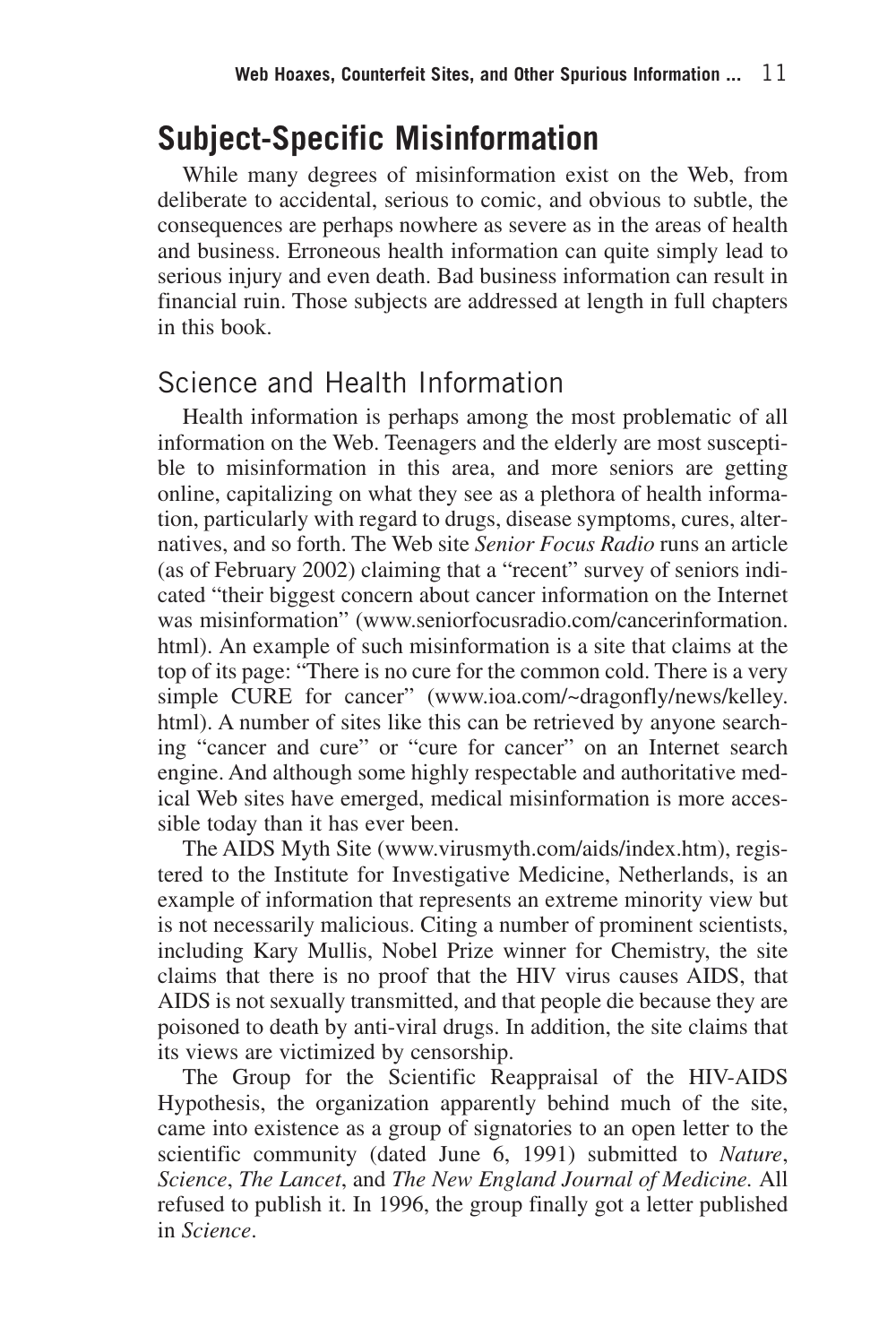The site is over 500 pages long and represents a mammoth effort to argue their claims. Because of its "authority," a site like this could represent a source of dubious and potentially destructive information, or it could represent a rare doorway into another legitimate but unpopular perspective. This type of source could be dangerous to inexperienced researchers who do not compare this information to the mainstream medical literature or who do not understand that the information presented represents a minority view of the subject. This is an excellent example of how there is no easy "right" answer, and it is important to research all sides of an issue before one makes a decision.

The Global Warming Information Page (www.globalwarming.org) is an anti-global warming site that is not upfront about its position. One of the more deceptive practices is the statement near the top of the page: "Need Information for a research project? Check out our *Student Research Page* [hyperlinked] to help you quickly find the information you need." Many students will read no further and go directly to this area of the site. Here they will encounter information, including a handy "Synopsis of the Issue" that denies global warming is occurring. Global warming is obviously a complex issue, and the jury is still out, but this site is definitely a case of research entrapment.

Some unusual health-related hypotheses have been spread on the Internet. Antiperspirants cause breast cancer. Cooking in aluminum pans causes Alzheimer's disease. Costa Rican bananas carry flesheating bacteria. These and similar unusual scientific hypotheses can be checked at reliable public health sites, such as The Centers for Disease Control and Prevention (CDC) (www.cdc.gov), Quackwatch (www.quackwatch.com), or the sites listed at the end of this chapter. While you may think these are quackery, remember that Galileo was imprisoned for life for refusing to renounce the theory that the Earth and planets orbit the sun.

#### **Business**

The volatility of markets can undermine anyone's faith in the rationality of our economy, and nowhere is volatility more obvious than on the Internet.

In April of 1999, a counterfeit Web site of Bloomberg.com, a news service, touted a U.S. \$1.35 billion acquisition of PairGain Technologies of California by ECI Telecom of Israel. The ruse sent PairGain shares soaring 31 percent on April 7, but the stock fell back to Earth after the story proved false. The frenzy started when a financial discussion page on Yahoo! included a link to the fraudulent Web site. For further information see *WiredNews* (www.wired.com/news/ business/0,1367,19094,00.html). More on that in Chapter 3.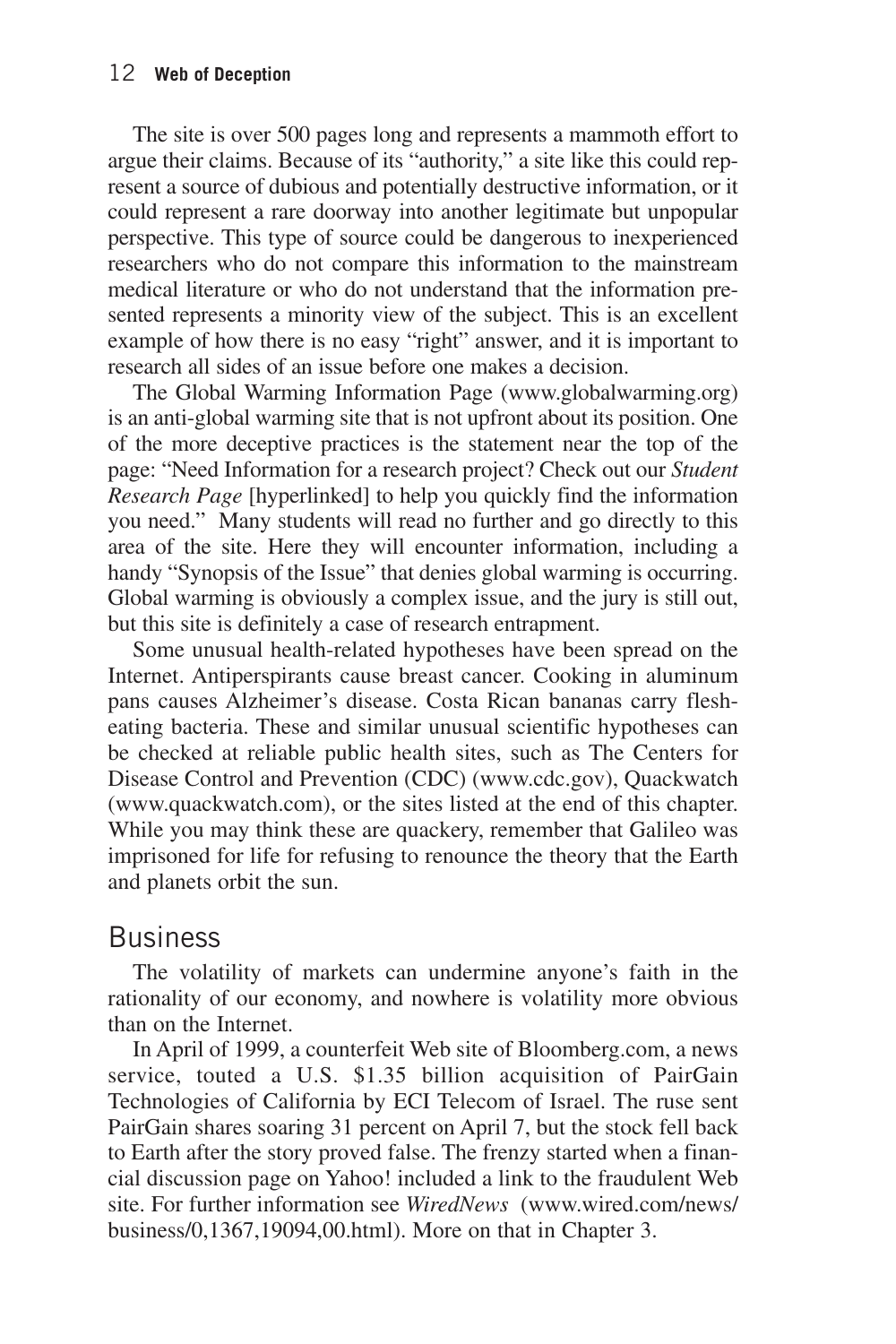It used to be that a dissatisfied customer would yell at the clerk through an "Exchanges" window, but the Web has amped up that scenario considerably. In 1997, millions of Internet users received what was apparently unsolicited e-mail from Samsung Electronics, and thousands of recipients responded with angry e-mails of their own, protesting what they thought was corporate spamming. Those who protested received a follow-up e-mail, apparently from Samsung's legal department accusing them of illegal acts and suspected Internet terrorism. In response to this threatening e-mail, Samsung received up to 10,000 angry e-mails a day. The company estimated that damage control for the incident extended into millions of dollars. As you might have guessed, neither of the offending messages had originated with Samsung Electronics. They were apparently the output of one upset customer (*Management Review*, Jul/Aug 1998).

The majority of attacks on corporate Web sites is by disgruntled employees or customers or the politically motivated. Tommy Hilfiger, McDonald's, and other corporations have been victims of politically oriented Web attacks aimed at costing them business. And in the case of the infamous K-Mart Sucks page (www.concentric.net/~rodf/mart.htm) put up by Rod Fournier, K-Mart's original Web designer, K-Mart recognized that the content was either true or opinion, but threatened him legally for his use of the K-Mart logo. He changed the logo and his page to the Mart Sucks. You can read his side of the story at the site.

To counteract the rash of business and investment misinformation on the Internet the Securities and Exchange Commission (SEC) has set up what it calls a "Cyberforce" to surf the Internet for suspicious sites and postings, particularly those pointed out by investor complaints. By mid-2001, the SEC had received and responded to over 100,000 complaints and questions. The SEC page (www.sec.gov/investor/pubs/ cyberfraud.htm) has sound information on avoiding a number of Internet scams. More on that in Chapter 6.

### **Fictitious Sites**

While all the above sites employ some degree of fiction, the sites categorized as fictitious are not primarily humorous in intent and are not true parodies.

The Ruritania (a fictitious country) home page (www.homepages. udayton.edu/~ahern/rurindx.htm) is an ambitious project hosted by the Political Science department of the University of Dayton and used in various classes. The site is a composite of various simulations and games developed by social scientists over the past 20+ years. Ruritania is a medium-sized country of approximately 4 million people located in Scandinavia between Sweden and Norway, and the site details its history, demographics, political system, and culture. The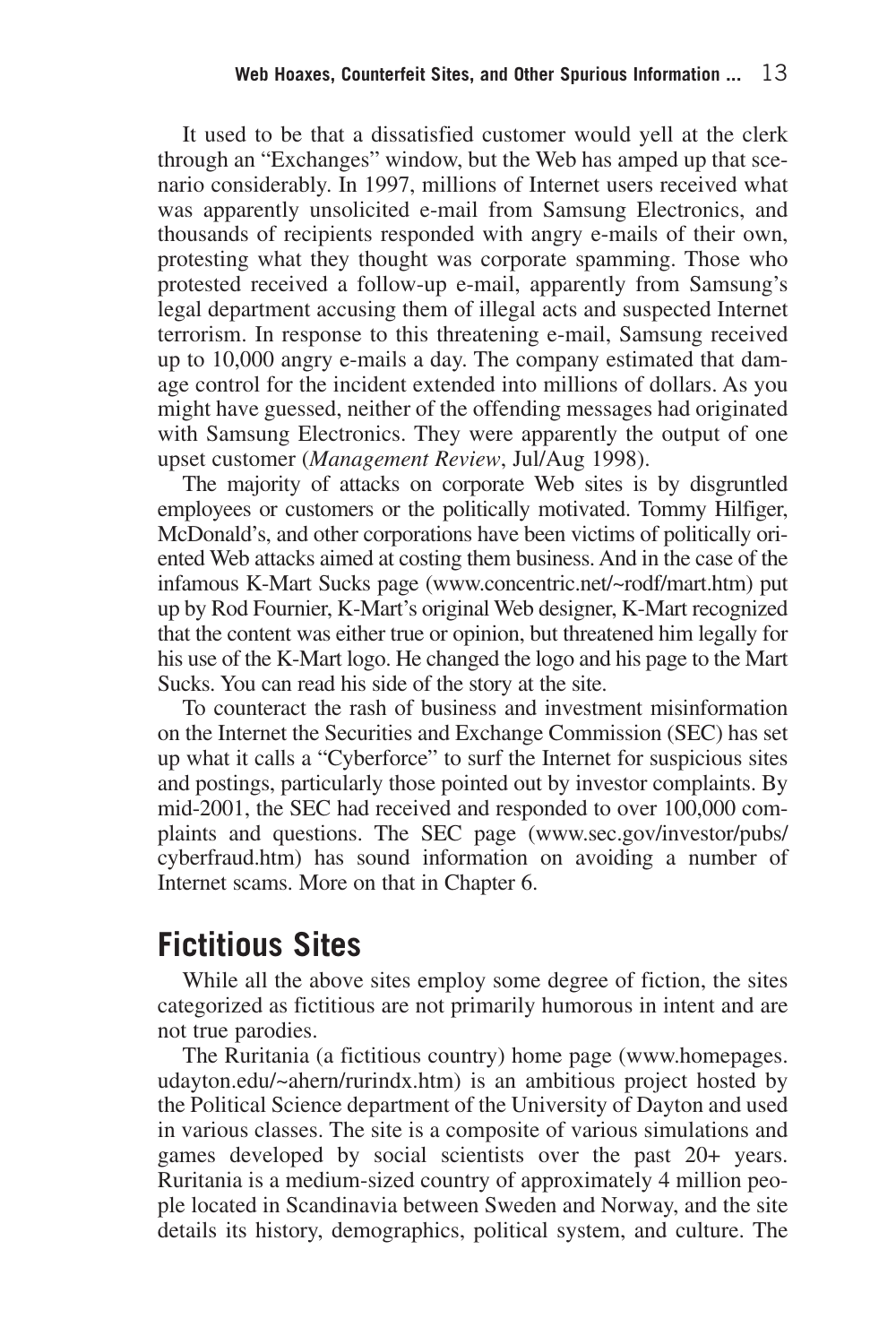URL and references to simulation will give this site away immediately to sophisticated researchers, but junior high school students might not be so fortunate as to know how to evaluate them. Actually, Ruritania was a mythical kingdom with a Central American feel created by Anthony Hope in his *Prisoner of Zenda* and *Rupert of Hentzau* novels. During the process of publishing this book, this page was taken down. You can still see it by visiting www.archive.org and submitting the URL above. This service works for many URLs that are no longer extant.

The New Hartford, Minnesota, home page (www.lme.mnsu.edu/ newhartford/newhtfd.html), unlike its twin sister Mankato, Minnesota (what is it about Minnesota?), is not obviously a fake site. The biggest clue is in the URL that points to an academic server. Since one usually has faith in the veracity of an academic site (.edu), it becomes a subtle clue for some users that the domain is not governmental (.gov). Missing this clue, however, one would need to consult an atlas to ascertain it is a fictitious town.

# **Parodies and Spoofs**

While sites that seriously counterfeit a legitimate organization's home page are relatively rare, there are a huge number of sites that parody or spoof persons, companies, and organizations. The difference between parody (a satirical imitation) and spoof (a light parody) is slight and a matter of degree, so I lump these two categories together. Because the satire is fairly obvious, there should be little occasion to mistake its content for truth. Many times you can figure this out by the name. Parody sites are often political and typically employ humor to get their message across. They can often be extremely useful to researchers looking for antithetical or alternative information. Unfortunately, people often seem more gullible with Web information and check their common sense at the door.

These sites can cause particular problems when underlying pages that are retrieved by a search engine appear as discrete bits of information divorced from the site as a whole. Many stories exist about "news" from The Onion (www.theonion.com) being used and cited in academic research. The probable cause, aside from sloppy work, is the appearance of an Onion story in a list of hits without reference to its home site.

A good directory of these sites has been compiled by the Open Directory Project (http://dmoz.org/Recreation/Humor/Computer/ Internet/Parodies).

The White House, as one might suspect, is a convenient target. Several sites have counterfeited it: www.whitehouse.com (a porn site), www.whitehouse.org (a scandalous site), and www.whitehouse.net (a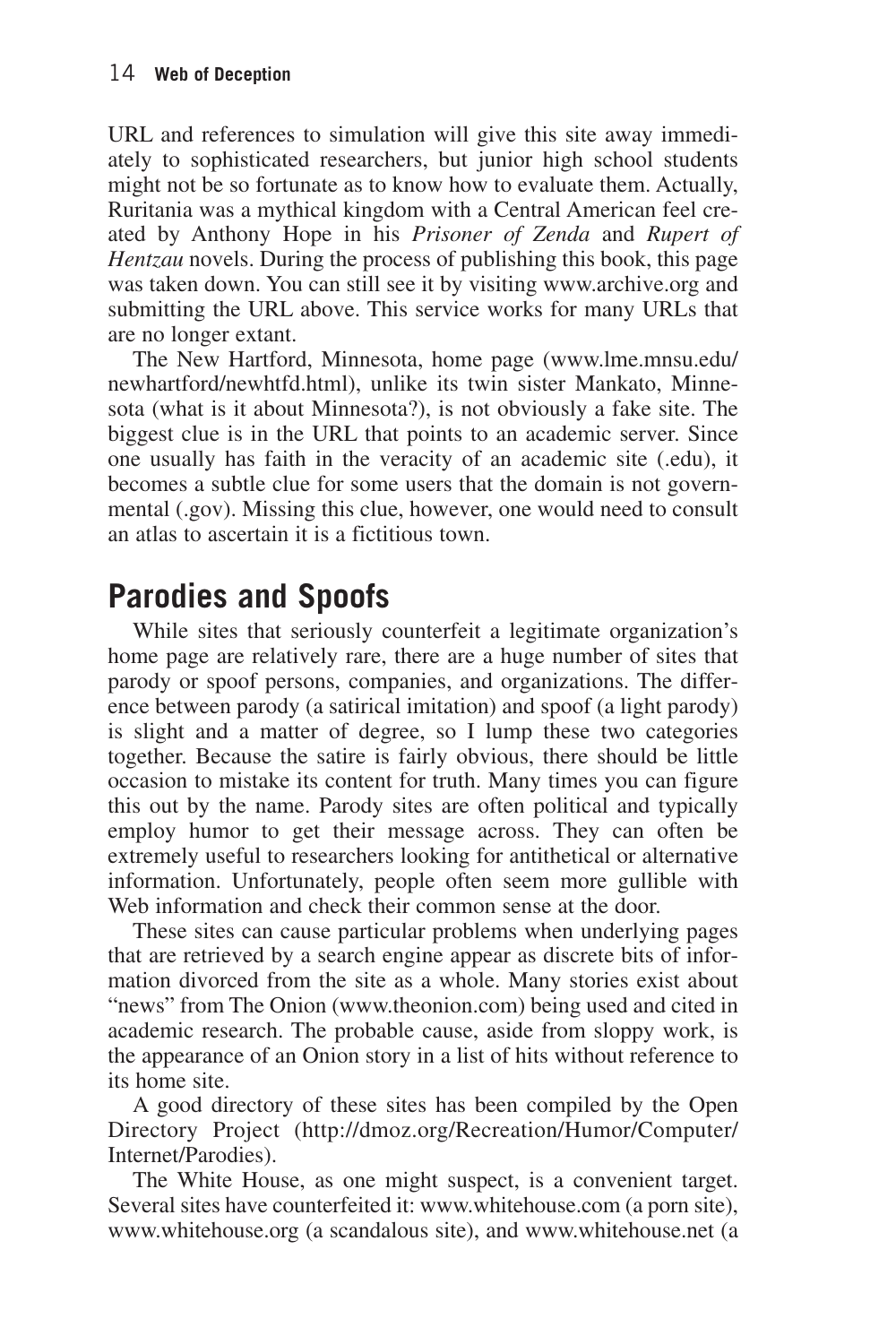comic look at White House antics). These sites also capitalize on domain name appropriation. The whitehouse.net site features viewer's feedback, much of it serious. One woman thought it disrespectful to paint the White House pink. The real White House home page is, of course, www.whitehouse.gov.

A number of fake George W. Bush sites have arisen and gotten some publicity. One extant site, the George W. Bush Campaign Headquarters (www.bushcampaignhq.com), was a spoof that admitted in its top-of-the-page introduction "For those of you who are new, a word of caution: this is not the real, official George W. Bush Election Committee's site." Another counterfeit site (www.gwbush. com) was attacked by Bush as malicious. His campaign filed a complaint with the Federal Election Commission (FEC), which delivered a cease-and-desist order demanding the parody material be killed. "It is filled with libelous and untrue statements whose aim is to damage Governor Bush in his effort 'for President' in the upcoming election," a copy of the FEC complaint reads. The parody site received 6,451,466 hits during the first 25 days of May 1999, thanks in part to the story's front-page treatment by the *New York Times* online edition. Meanwhile, the real George W. Bush Web site received only about 30,000 hits that May, according to Bush spokeswoman Mindy Tucker (*ABCNEWS* online). The authentic George Bush site is www. georgewbush.com.

Nor were Al Gore (www.algore-2000.org was taken down after the election) or Steve Forbes (www.cais.net/aschnedr/forbes.htm) immune. And, while a bit off the subject, check out the design of the Bill Gates for President page (www.billgates2000.net/intro.html). Domain grabbing and squatting have accounted for enormous traffic to a number of counterfeit sites.

Another popular parody site is the Mankato, Minnesota, page (lme.mankato.msus.edu/mankato/mankato.html), a site that depicts Mankato, Minnesota, as a tropical paradise and is described in detail by LaJean Humphries (*Searcher*, May 2000). Don Descy, who teaches instructional media and technology courses, including Web evaluation, at Mankato State University, created the Mankato site. One would be hard-pressed to see how this site could fool anyone, yet the reaction, printed on the site, by Maureen Gustafson, President/ CEO of the Mankato Area Chamber & Convention Bureau is damning. She writes, "For some time, your project on the Internet has troubled us. Though you claim it was done in the name of education many are laughing at our community rather than with it. Our office has received numerous inquiries on the fictitious information and it is very embarrassing to have to explain it as nothing more than a prank." She has apparently told Don that people do show up in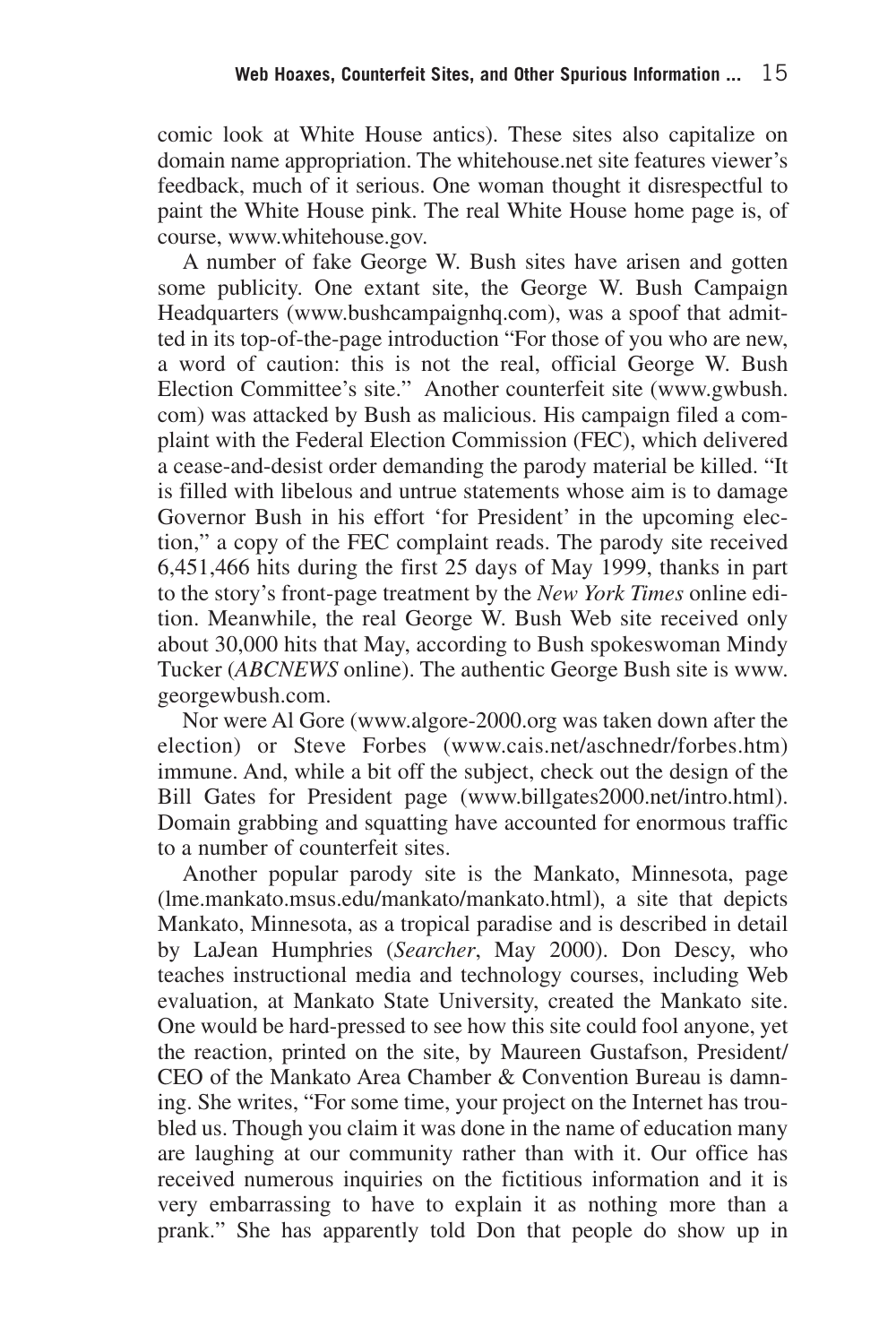Mankato expecting palm trees. The real Mankato page is www.ci.mankato. mn.us.

Products succumb to parodies quite regularly. Adbusters (www.adbusters.org/spoofads), an advertising literacy organization, has created a number of one-page spoofs on products including Absolut Vodka, Obsession Cologne, and Prozac.

Hatchoo (www.hatchoo.com/parody/index.html), a parody of Yahoo, has a brief directory of other spoof and parody sites, including "Smart Cars," "Benneton," "Mercedes Renz," and Sinatra prints (and other life) on Mars.

We've all read about cloned sheep and frogs. We now assume science has progressed so far and fast that much of what's happening behind the closed doors of labs we haven't even read about yet. So how about male pregnancy? www.malepregnancy.com is an extremely creative and intriguing site that features Mr. Lee, the first pregnant male. This is now possible we read. In-vitro fertilization (IVF) techniques were used to induce an ectopic pregnancy by implanting an embryo and placenta into the abdominal cavity just under the peritoneum. Through a rigorous infusion of hormones, the male body is stabilized to nourish the fetus. Birth is through caesarian section. The site is the creation of two artists involved in social critique, Virgil Wong and Lee Mingwei.

With entirely different intentions, the University of Santa Anita (fictitious) AIDS FACTS page (http://147.129.1.10/library/research/ AIDSFACTS.htm) was created by John Henderson of the Ithaca College Library for the purpose of Web evaluation. It lists a number of bogus AIDS "facts" attributed to, and even citing, organizations like the CDC and Johns Hopkins. Although these facts seem false to most of us ("New evidence from John Hopkins: Married women can reduce their risk from AIDS by 73.8 percent if they do not share their toothbrushes with their husbands"). There is a disclaimer at the bottom of the page ("The 'facts' on this page are intended to be outrageous and obviously bogus, because I don't want someone stumbling onto the site to mistake them for true facts."), but more naive users, or users who know nothing about AIDS/HIV and who don't bother reading thoroughly, may take these jokes as fact. It is the parody of seriousness that qualifies this as deceptive.

Clones-R-Us (www.d-b.net/dti), hosted by Dream Technologies International, claims to be the first and largest reproductive cloning provider. "We maintain fully owned labs in Costa Rica, Liberia, and Vanuatu, as well as an extensive roster of qualified surrogate birthing candidates." While elaborate, the site states in the "About Us" section, "As you've *hopefully* realized, this site is a spoof site, which simulates one possible ramification from advances in cloning science. It is hoped that this site will stimulate thought on the pros and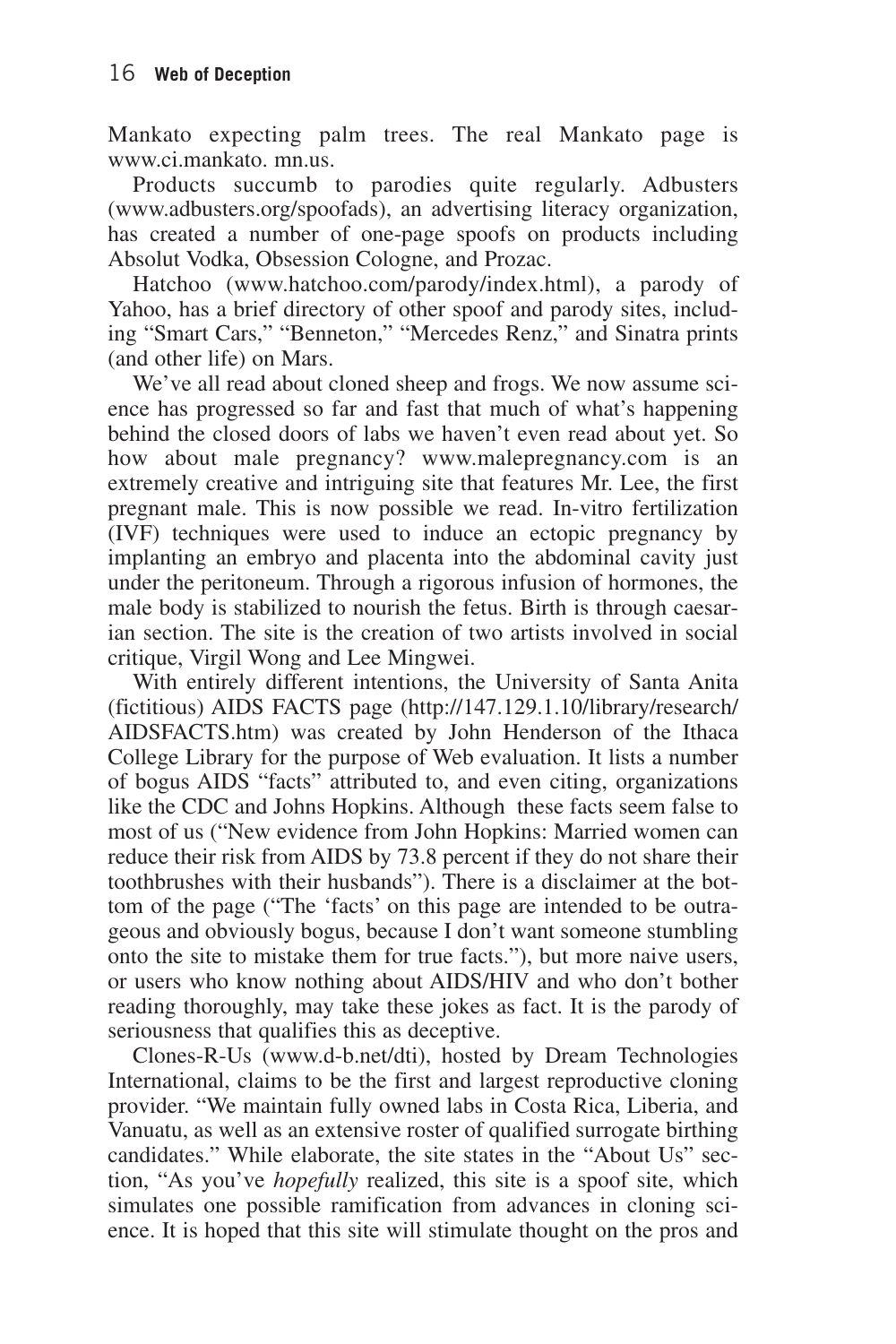cons of reproductive cloning—and hopefully also foster some discussion." For some great laughs, check out the price list.

The infamous article "Feline Reactions to Bearded Men," (the product of a site, www.improb.com, which also publishes the partially online journal *The Annals of Improbable Research*) is a great parody of an academic research article. A similar example is the equally infamous "report" on California's Velcro Crop (http://home. inreach.com/kumbach/velcro.html). Obviously, a traditionally formatted Web article that was not so over-the-top could easily be perceived as credible. Then again, some people may actually think that velcro is an agricultural product and not synthetic and may try to use the data with less than fulfilling results.

The employees of FunnyCrap.com (www.funnycrap.com/fake) actually create fake Web sites for a living, or they do it while they're supposed to be working. Their current list includes: God's Home page, Da Mafia's Home page, Boris Yeltsin's Super Fansite, and the Chris Cam (a spoof of Webcams).

#### **Entertainment**

Even the entertainment industry has been experiencing a rash of Internet misinformation, largely involving counterfeit stories, scripts, plot exposés, and show endings. It's hard to see most of these as anything but practical jokes, but they are troubling to the producers who often produce red herrings and alternate endings for shows they feel will generate hoaxes. The fan infatuation with a show like *The X-Files* fuels counterfeits. A search on Google for *X-Files* plots delivered 4,820 hits. Hoaxes are not the only problem, and the *X-Files* producers have witnessed entire authentic scripts of future episodes turn up on the Internet while the segment was still under production.

Rick Berman, producer of the eighth and ninth *Star Trek* films put an interesting spin on Internet plot and script hoaxes when he claimed them beneficial since there will be eight bogus scripts for every real one and fans can't tell which is authentic (*Los Angeles Times*, Mar 16, 1998).

#### **News Groups—LISTSERV and UseNet**

As a matter of course, one should seek a second opinion to any information found on UseNet groups, chat groups, or LISTSERVs. This is perhaps less true for moderated lists, but still the danger of misinformation is prevalent. Several common techniques that have been used in the past to trick readers are impersonation of a person or status (how hard is it after all to add Ph.D. or MD after your name on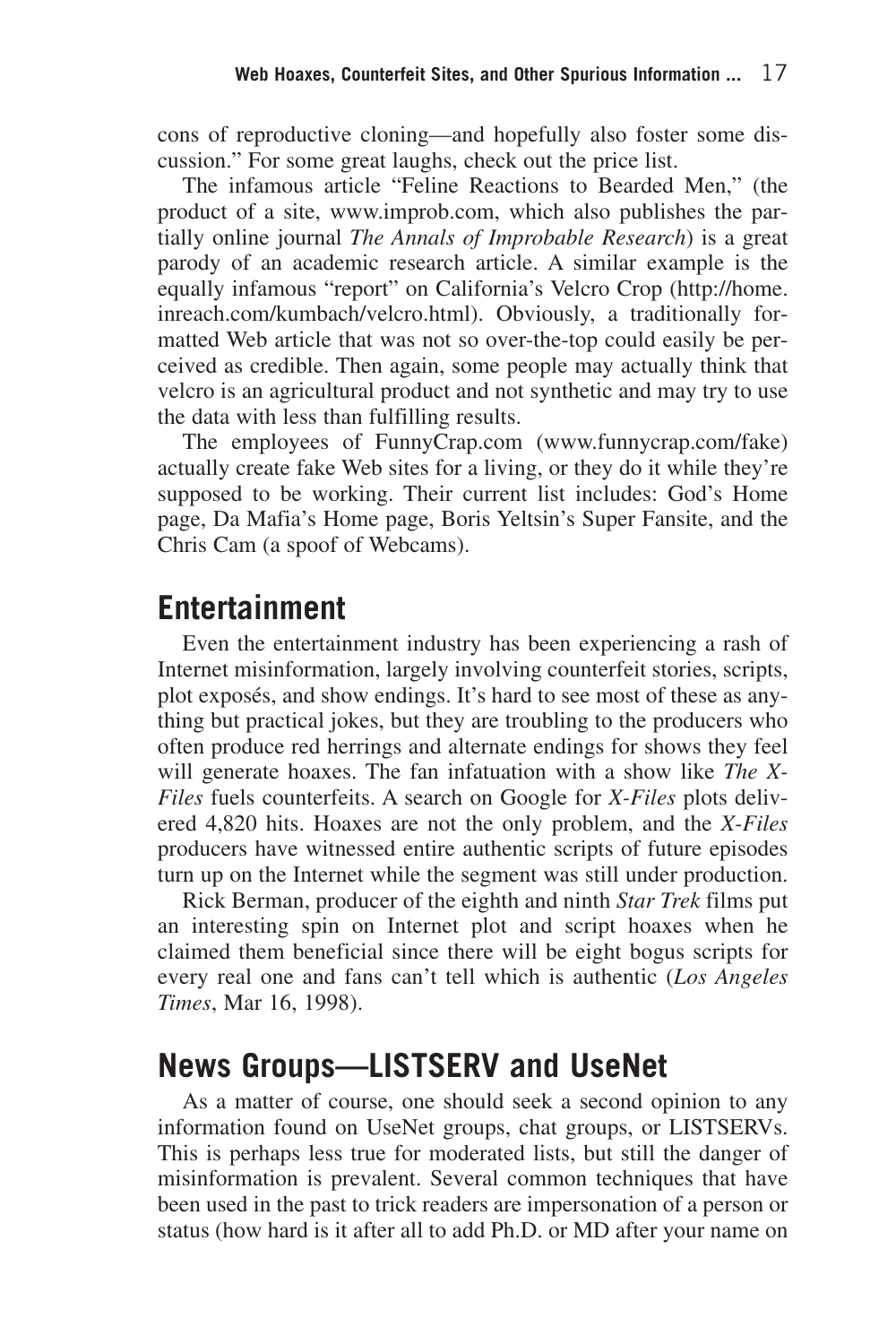a UseNet posting?) and the planned leak, usually regarding business or health information.

A truly dangerous deception on the Web, particularly for children, is that of the sexual predator who pretends to be a child himself. This predator typically strikes up an online friendship with the victim, then arranges a meeting. For the first six months of their AOL chatroom romance, Katie Tarbox thought her cyber-soulmate was just a sweet and understanding 23-year-old Californian named "Mark." He turned out to be 41-year-old Frank Kufrovich. "He cared about me," she writes in her memoir about the experience, *Katie.com*, "he listened to my feelings and he always supported me with encouragement and advice."

# **Hacks**

There is one final category of misinformation that we should probably mention, although instances are usually ephemeral and obvious—hacks. When a Web site is hacked, the content of the site is altered. Many hacked sites are simply tagged with a slogan or statement "This site hacked by …" Hackers often want to brag and leave identity clues for other hackers. Hacked sites are usually corrected immediately, although some hacks will require the site being taken down and rebuilt, which can take a few days. There are groups that specialize in political hacks, including some that target only White power sites. An incredibly extensive archive (1996–present) of hacked sites exists at 2600.com's site (www.2600.com/hacked\_pages).

Web hijacks are URL redirects to unwanted sites. A user will click on a familiar URL only to be taken to an unwanted site. Since exposure on the Web is paramount, redirecting from a well-known site can result in millions of hits before the redirect is fixed, exposing millions of people to unwanted information or ads.

# **One Person Gathers What Another Person Spills**

Many researchers think that information on the Web is suspect and not nearly as credible as that appearing in print sources. Hoax sites don't do much to alleviate this mindset, but one person's misinformation can be another person's gold mine. Hoax sites offer a number of possibilities, some of which have already been mentioned. Many such sites offer alternative perspectives to topics that have an almost hegemonic truth. Even so-called hate sites can provide useful information in bringing to light material that is typically censored from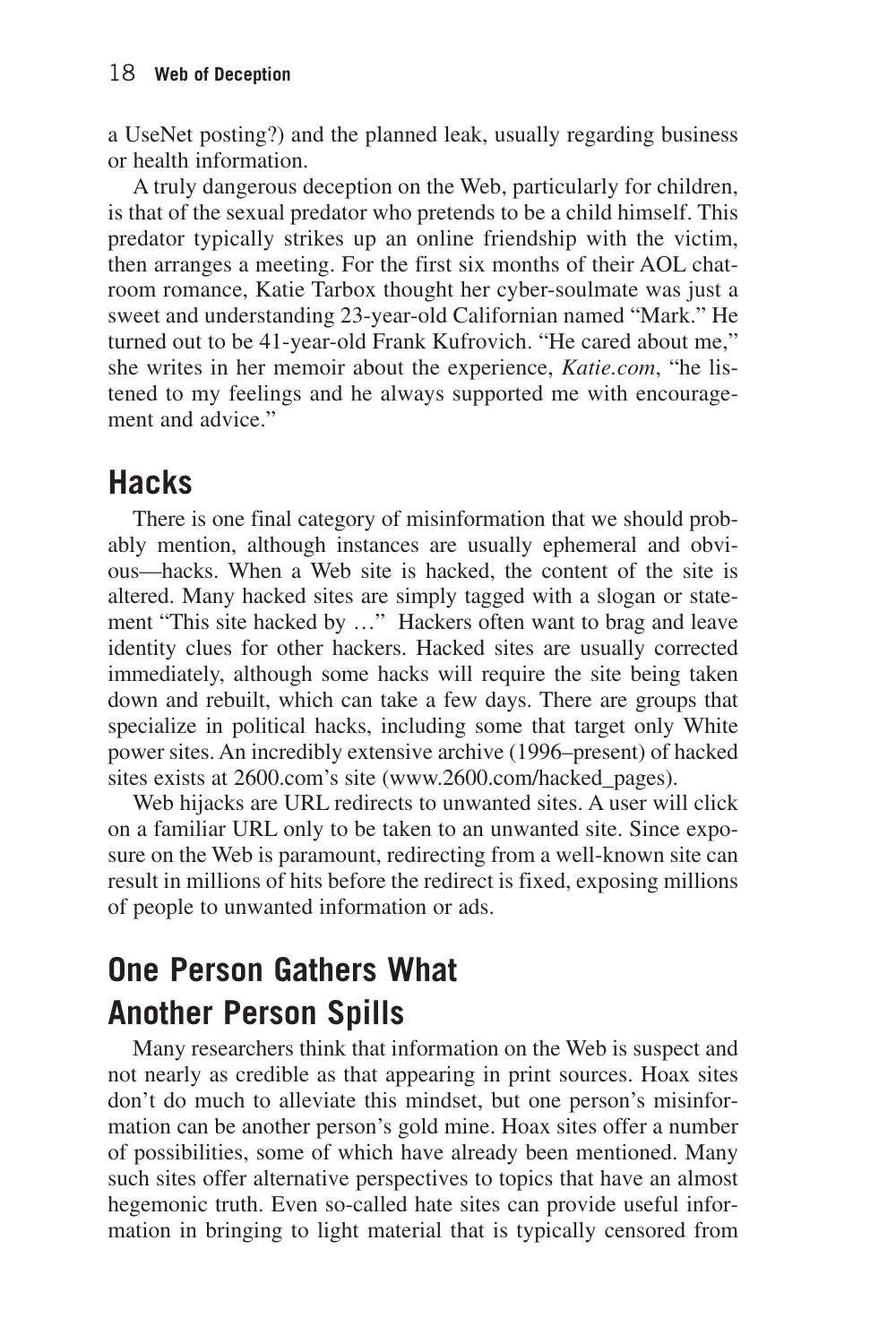most public discourse. Only a truly free society can allow free exchange of ideas regardless of how reprehensible they might seem.

Hoax sites offer "teaching moments," and a number of them have been created for this very reason. For example, the University of Santa Anita Aids Facts; Mankato, Minnesota; malepregnancy.com; and Clones-R-Us. The best of them make us question why we believe some things and not others, providing a self-examination of how we view the world if we are going to analyze information. I found that the Lip Balm and AIDS myth sites had this effect on me.

By learning how to deconstruct hoax sites we become empowered, and we can share this knowledge. One example of this is broadcasting who is behind a counterfeit site. Finally, some of them are absolutely hilarious. But beware, you might find yourself addicted to them for your daily giggle.

While Web literacy demands intelligent Internet use, Web literacy is not really qualitatively different than information literacy. All information has bias and has to succumb to rigorous evaluation. This was driven home to me when I worked for disaster relief and we began exploring refugee statistics. The number of refugees crossing a border was not the product of some simple count, any more than the U.S. Census statistics are. It is the product of a complex set of variables. The statistics, which look hard and fast in black and white, are really estimates but are accepted by many as truth. Even when reading an article in the *New England Journal of Medicine*, it doesn't hurt to look again later on—there may be an article in *JAMA: The Journal of the American Medical Association* the next month that refutes it.

Remember, while it is important to know what you're getting, hoaxes, parodies, and other misinformation are often of value to the right person in the right context.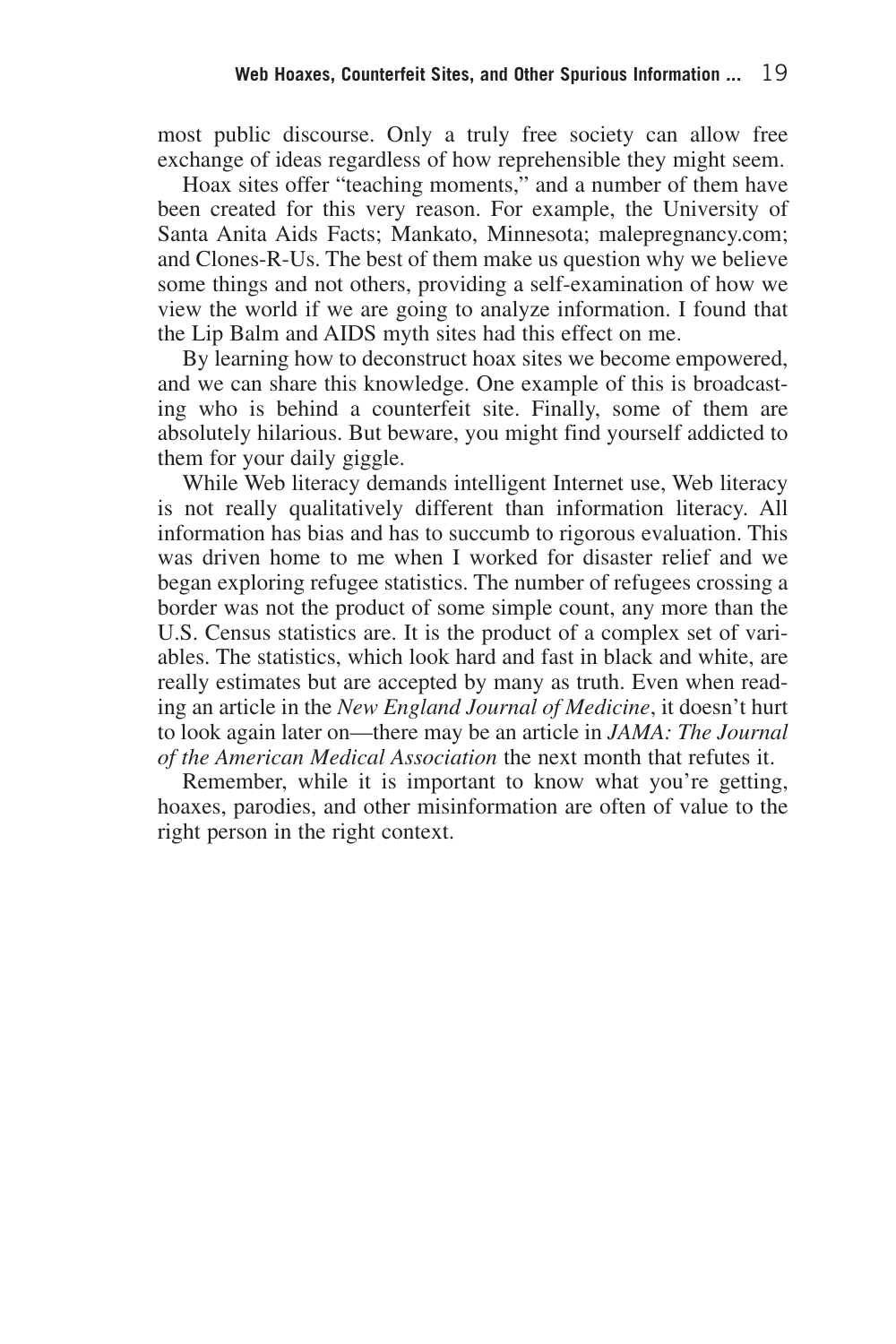# **Where to Go for Help**

The following sites are dedicated to tracking Internet hoaxes:

About's UrbanLegends and Folklore (http://urbanlegends. about.com/library/blhoax.htm) features an extensive directory that uses these codes:

- Hoax = False, deliberately deceptive information, including pranks & jokes
- UL = Urban Legend: a popularly believed narrative, most likely false
- Rumor = Unsubstantiated information forwarded with gusto
- Junk = Flotsam and jetsam of the Net

Don't Spread That Hoax, one of the oldest and most reliable of the hoax busters, features a directory as well as links to useful authoritative resources (such as www.Thomas.gov for legislative information) for checking information. However, it is not as comprehensive as one might wish (www.nonprofit.net/hoax/default.htm).

Scambusters, a comprehensive site that has been endorsed both by Yahoo! and Forbes, among others, features an e-zine, mail group, story of the month, directory of scams, tips to avoid scams, testimonials, ways to stop spams, phony and real viruses, and much more. The site is a bit difficult to navigate but well worth the look (www.scambusters.org).

SNOPES, otherwise known as The San Fernando Valley Folklore Society's Urban Legend Pages is one of the largest collections of urban legends and hoaxes on the Internet. The hoaxes and legends are all coded with colored dots indicating true, false, undetermined, and of indeterminate origin (www.snopes2.com).

The Computer Incident Advisory Capability (CIAC) of the U.S. Department of Energy produces an updated list of hoaxes. Though not an extensive list, it specializes in hoax Internet viruses and a detailed and interesting history of hoaxes on the Internet (http:// hoaxbusters.ciac.org).

While the National Fraud Center, a consumer's center for fraud, including Internet fraud, doesn't have a list of fraud sites, it does give overviews of techniques, industries, and demographics and includes an online form for reporting suspected fraud. It has invaluable information covering the most common Internet frauds: auctions (which they currently list as the worst), business opportunities and franchises, credit card safety, online credit repair, employment services, online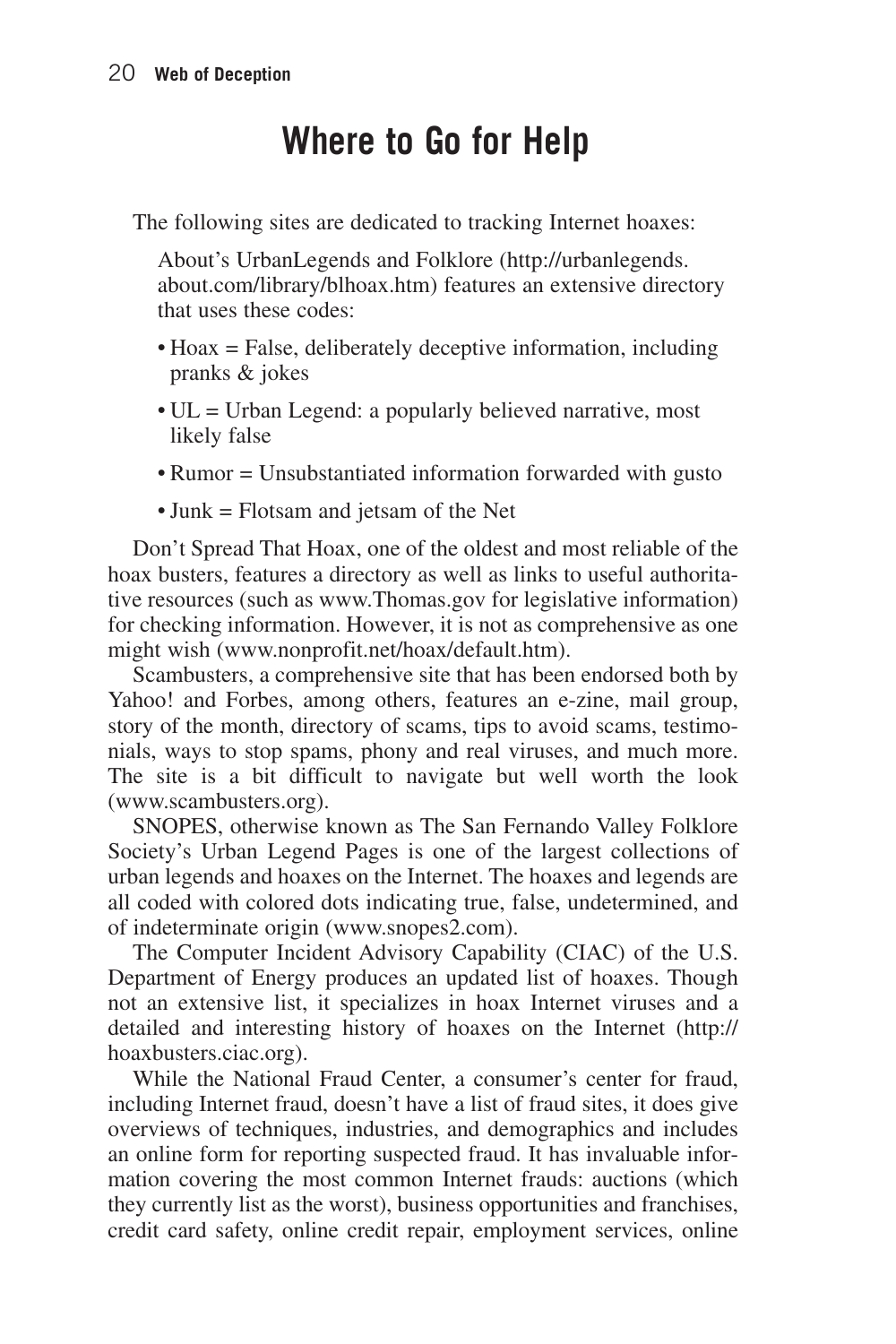magazine solicitations, online travel offers, pyramid schemes and illegitimate multilevel marketing, scholarship scams, sweepstakes and prize offers, and work at home offers (www.fraud.org/welmes.htm).